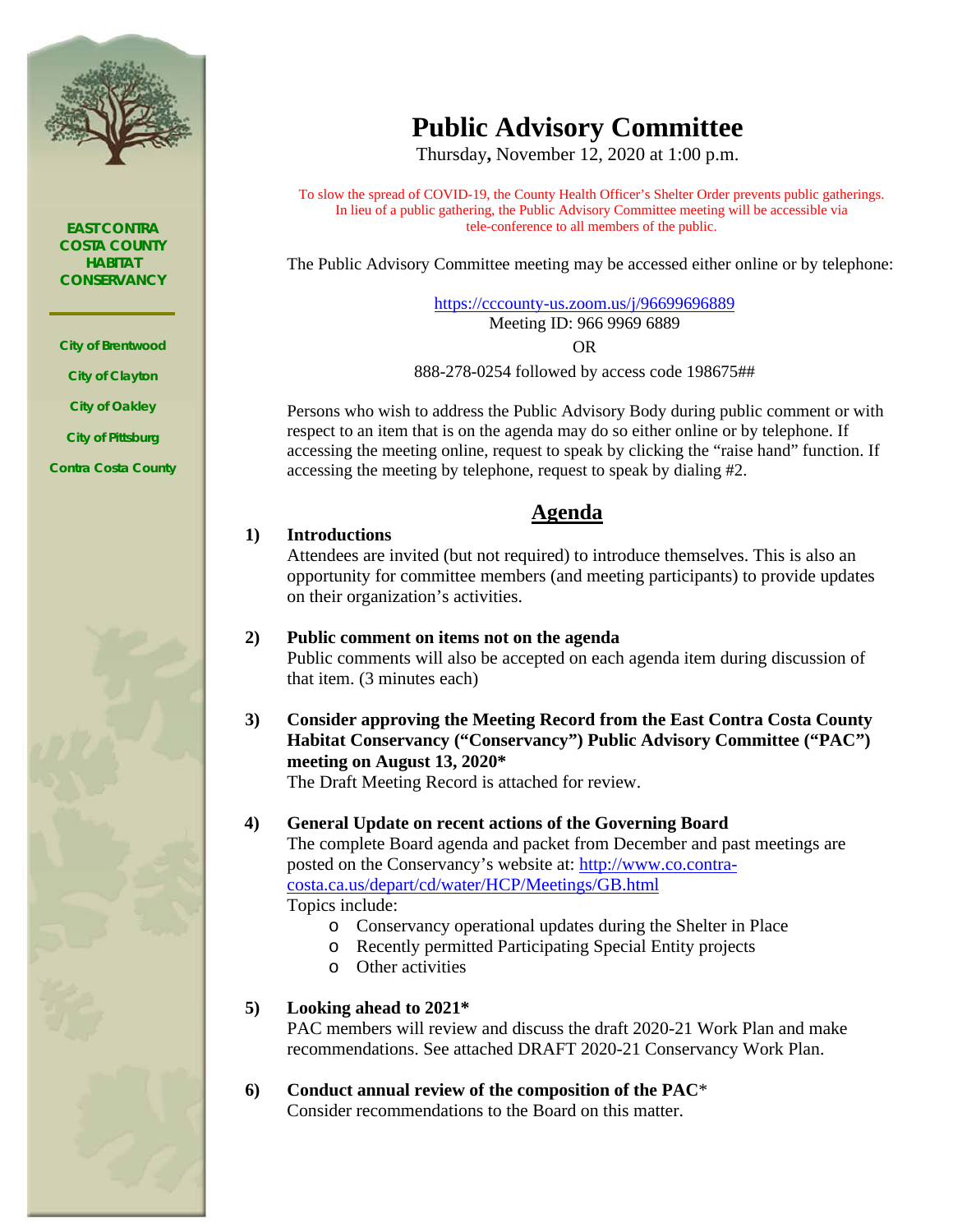## **7) Set the Calendar of 2020 PAC meetings**

The PAC meets the 2<sup>nd</sup> Thursday of the month, quarterly on the schedule provided here: February 11, May 13, August 12, and November 11 from 1 p.m. - 3 p.m, location TBD. The May meeting is usually a field trip, though the field trip is tentative given current COVID-19 guidance.

### **2:30 Adjourn**.

### **\*Indicates there are attachments provided for the item.**

If you have questions about this agenda or desire additional meeting materials, you may contact Maureen Parkes of the Contra Costa County Department of Conservation and Development at 925-674-7831. The Conservancy will provide reasonable accommodation for persons with disabilities planning to participate in this meeting who contact staff at least 72 hours before the meeting.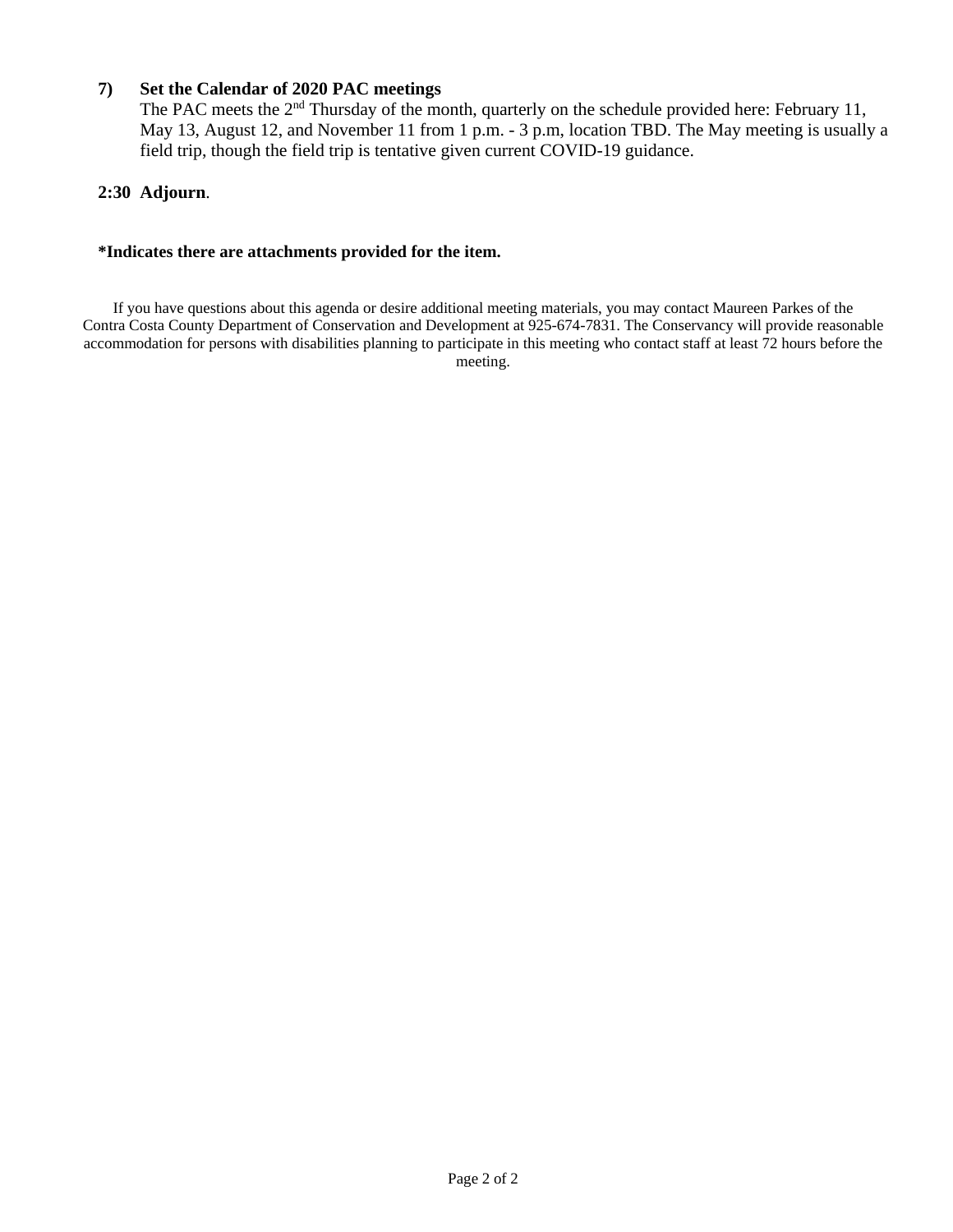## **Public Advisory Committee \*Draft Meeting Record\***

Thursday**,** August 13, 2020 at 1:00 p.m.

### **1) Introductions**

*Committee Attendees:* 

| <b>Private Permit</b><br><b>Seekers</b>                                              | <b>Conservation</b><br><b>Advocates</b>                          | Landowners/<br><b>Agriculturalists</b>                            | Suburban/Rural<br><b>Residents</b>     |
|--------------------------------------------------------------------------------------|------------------------------------------------------------------|-------------------------------------------------------------------|----------------------------------------|
| <b>East Bay Leadership</b><br>Council:<br>Laura Case                                 | <b>California Native</b><br><b>Plant Society:</b><br>Leslie Hunt | <b>Margaret Kruse:</b><br>Present                                 | <b>Arnica MacCarthy:</b><br>Present    |
| <b>Discovery Builders</b><br>Inc.<br>Absent                                          | <b>Friends of Marsh</b><br><b>Creek</b><br>Watershed:<br>Absent  | California<br><b>Farmland Trust:</b><br><b>Charlotte Mitchell</b> | <b>Sharon Osteen:</b><br>Present       |
| <b>Building Industry</b><br><b>Association – Bay</b><br>Area:<br>Lisa Vorderbrueggen | <b>Save Mount</b><br>Diablo:<br>Juan Pablo Galvan                | <b>Contra Costa</b><br><b>County Farm</b><br>Bureau:<br>Absent    | <b>Mary Helen Nicolini:</b><br>Present |

## *Others in attendance:*

Abigail Fateman, Conservancy Staff Joanne Chiu, Conservancy Staff Allison Cloney, Conservancy Staff Maureen Parkes, Conservancy Staff Andrea Boertien, California Department of Fish and Wildlife Marcia Grefsrud, California Department of Fish and Wildlife Shawn Smallwood

- **2) Public comment on items not on the agenda.** *Ms. Fateman invited comments/updates from attendees. There were no comments or updates.*
- **3) Consider approving the Meeting Record from the East Contra Costa County Habitat Conservancy ("Conservancy") Public Advisory Committee ("PAC") meeting on May 14, 2020.\*** The Draft Meeting Record is attached for review. *The Meeting Record was approved.*

## **4) General Update on recent actions of the Governing Board.** The complete Board agenda and packet from December and past meetings are posted on the Conservancy's website at: [http://www.co.contra](http://www.co.contra-costa.ca.us/depart/cd/water/HCP/Meetings/GB.html)[costa.ca.us/depart/cd/water/HCP/Meetings/GB.html](http://www.co.contra-costa.ca.us/depart/cd/water/HCP/Meetings/GB.html) Topics include:

- o Conservancy operational updates during the Shelter in Place
- o Recently permitted Participating Special Entity Projects
- o Acquisition update

*Ms. Fateman talked about the Conservancy operational updates during the Shelter in Place, highlighted recently permitted Participating Special Entity projects, noted that the Conservancy is looking at acquisitions and restoration projects and Preserve monitoring is continuing as normal. Ms. Chiu provided an update on the acquisition of the Bloching Property, a three-acre inholding parcel, which closed escrow on July 31, 2020.*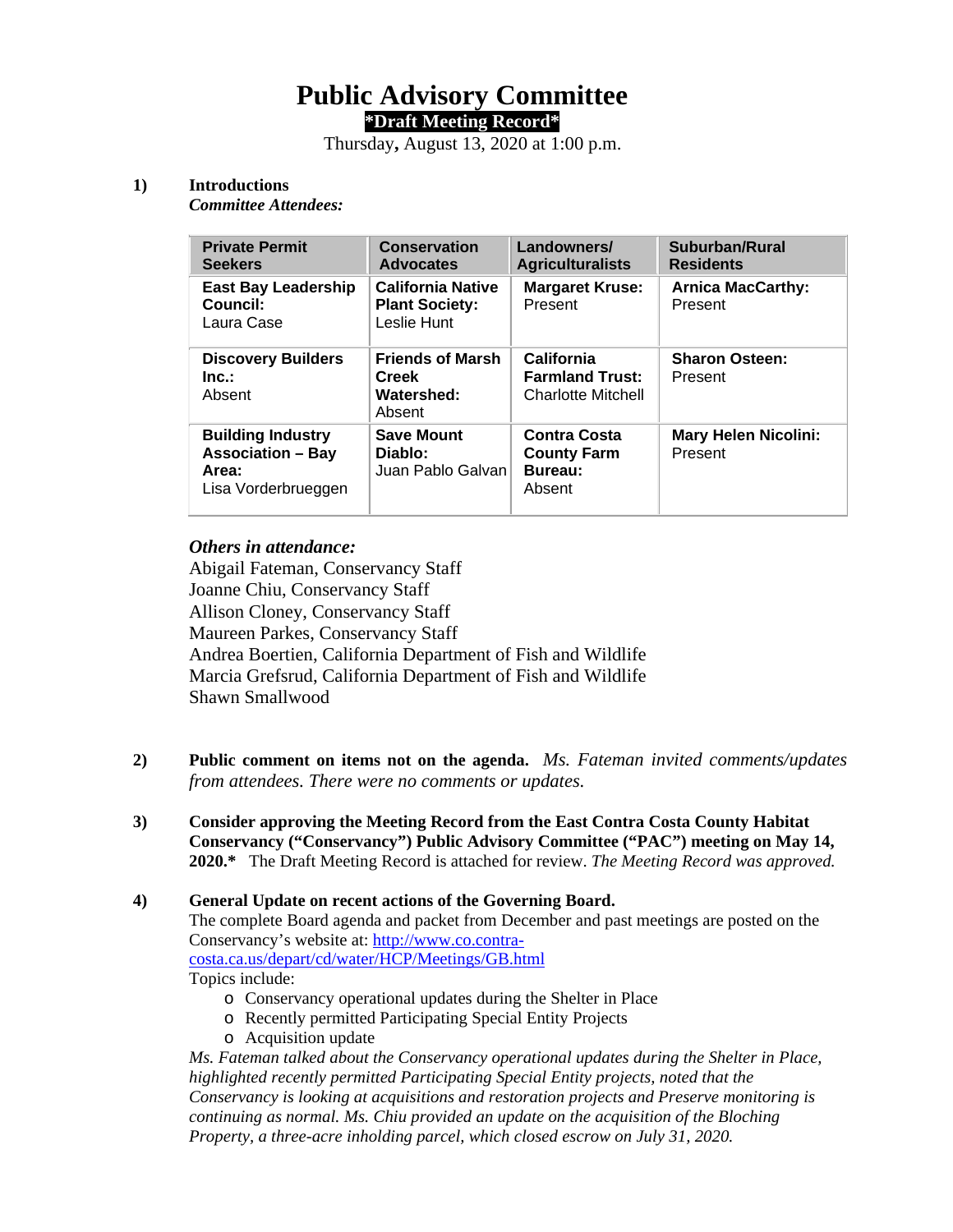- **5) Presentation: Dog Detections of Bat and Bird Fatalities at Wind Farms in the Altamont Pass Wind Resource Area, Shawn Smallwood.** This is a study that was funded in part through a grant from the Conservancy. *Shawn Smallwood presented on dog detections of bat and bird fatalities at wind farms in the Altamont Pass Wind Resource Area and answered questions from the meeting attendees. Ms. Fateman will provide a link to Mr. Smallwood's studies to all who are interested.*
- **6) Annual Report\*:** Short update presentation highlighting the Conservancy's 2019 activities. The complete 2019 Annual Report is available on the Conservancy's website at [www.cocohcp.org.](http://www.cocohcp.org/) PAC to provide feedback on the draft Year in Review document *Abby Fateman provided an update on the annual report and the draft Year in Review document. Ms. Fateman asked PAC members to provide feedback on the draft Year in Review document prior to the next ECCCHC Governing Board meeting.*
- **2:30 Adjourn**.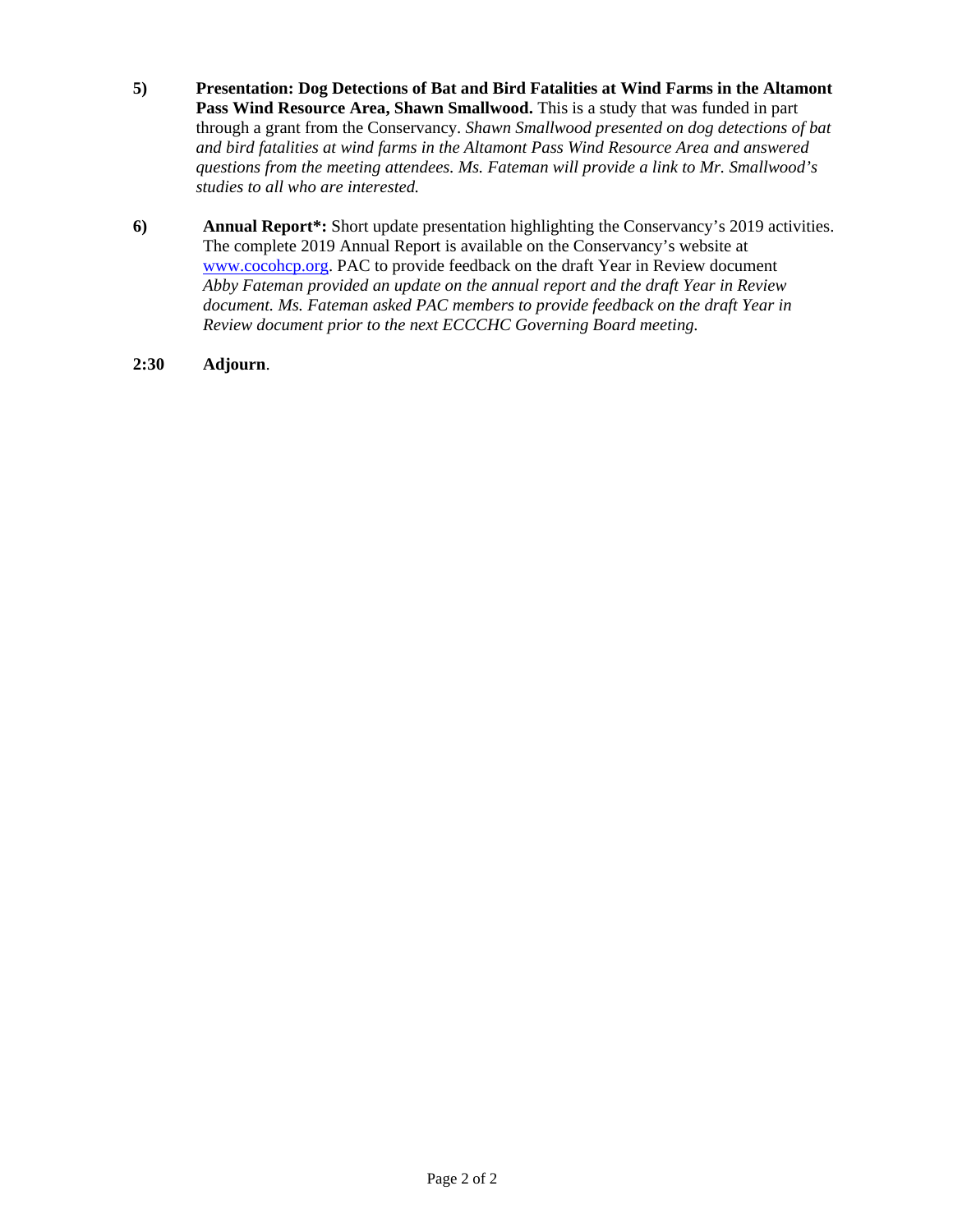|              | <b>Conservancy Work Plan: 2020 Summary and 2021 Work Plan</b>                                                                                                                       |                                                                                                                                                                                                                                                                                                                                                                                                                                                                                                                                                                                                                                                                                                                                                                                                                                                                                                                                                                                                                                                                                                                                                                                                                                                                                                                                                                                                                                                                                                                                                                                                                                                                                                |                                                                                                                                                                                                                                                                                                                                                                                                                                                                                                                                                                                                                                                                                                                                                                                                                                                                                                                                                                                                                                                                                                                                                                                                                                                                                                                                                                                                                                                                                                                                                                                                                                            |  |
|--------------|-------------------------------------------------------------------------------------------------------------------------------------------------------------------------------------|------------------------------------------------------------------------------------------------------------------------------------------------------------------------------------------------------------------------------------------------------------------------------------------------------------------------------------------------------------------------------------------------------------------------------------------------------------------------------------------------------------------------------------------------------------------------------------------------------------------------------------------------------------------------------------------------------------------------------------------------------------------------------------------------------------------------------------------------------------------------------------------------------------------------------------------------------------------------------------------------------------------------------------------------------------------------------------------------------------------------------------------------------------------------------------------------------------------------------------------------------------------------------------------------------------------------------------------------------------------------------------------------------------------------------------------------------------------------------------------------------------------------------------------------------------------------------------------------------------------------------------------------------------------------------------------------|--------------------------------------------------------------------------------------------------------------------------------------------------------------------------------------------------------------------------------------------------------------------------------------------------------------------------------------------------------------------------------------------------------------------------------------------------------------------------------------------------------------------------------------------------------------------------------------------------------------------------------------------------------------------------------------------------------------------------------------------------------------------------------------------------------------------------------------------------------------------------------------------------------------------------------------------------------------------------------------------------------------------------------------------------------------------------------------------------------------------------------------------------------------------------------------------------------------------------------------------------------------------------------------------------------------------------------------------------------------------------------------------------------------------------------------------------------------------------------------------------------------------------------------------------------------------------------------------------------------------------------------------|--|
|              | Task                                                                                                                                                                                | <b>Actions Taken in 2020</b>                                                                                                                                                                                                                                                                                                                                                                                                                                                                                                                                                                                                                                                                                                                                                                                                                                                                                                                                                                                                                                                                                                                                                                                                                                                                                                                                                                                                                                                                                                                                                                                                                                                                   | <b>Actions Proposed for 2021</b>                                                                                                                                                                                                                                                                                                                                                                                                                                                                                                                                                                                                                                                                                                                                                                                                                                                                                                                                                                                                                                                                                                                                                                                                                                                                                                                                                                                                                                                                                                                                                                                                           |  |
|              | <b>Program Administration (General)</b>                                                                                                                                             |                                                                                                                                                                                                                                                                                                                                                                                                                                                                                                                                                                                                                                                                                                                                                                                                                                                                                                                                                                                                                                                                                                                                                                                                                                                                                                                                                                                                                                                                                                                                                                                                                                                                                                |                                                                                                                                                                                                                                                                                                                                                                                                                                                                                                                                                                                                                                                                                                                                                                                                                                                                                                                                                                                                                                                                                                                                                                                                                                                                                                                                                                                                                                                                                                                                                                                                                                            |  |
| $\mathbf{1}$ | Increase public awareness<br>of the Plan and provide<br>opportunities for<br>involvement in the<br>implementation of the Plan<br>by the public, interested<br>agencies, and others. | Public Advisory Committee (PAC) meetings were held quarterly<br>via teleconference and video conference to comply with the<br>County Health Officer's Shelter in Place Order. Conservancy<br>staff conducted individual outreach to increase committee<br>member meeting attendance.<br>The Conservancy continued to publicize activities via its<br>website and email lists.<br>Created the 2019 "Year in Review" document to accompany<br>the 2019 Annual Report, which provides a graphical, easy-to-<br>digest summary of Plan status and accomplishments related to<br>project permitting, wetland coordination, land acquisition,<br>habitat restoration and creation, funding, and partners. The<br>document was made available electronically on the<br>Conservancy's website and noticed by email.<br>The Conservancy participated in two public meeting hosted by<br>the Knightsen Town Advisory Council, providing information,<br>and receiving comments on the proposed Knightsen<br>Restoration Project on the Nunn property. The Conservancy<br>secured funding for additional outreach efforts to the<br>community on the restoration project. The Conservancy<br>maintained a web page specifically for the Knightsen<br>Restoration Project, with the purpose of informing the<br>community and public on the project and providing updates.<br>The PAC reviewed and provided comprehensive feedback on<br>the Neighboring Landowner Assurances letter and an<br>implementation policy related to renewable energy facilities<br>outside the UDA. Staff is considering comments on both<br>documents and will bring the Governing Board for final<br>approval in early 2021. | PAC meetings will continue to be held quarterly with a field<br>trip/site visit in the spring, as COVID restrictions permit.<br>Conservancy staff will continue to monitor PAC attendance and<br>increase communication to enhance committee engagement.<br>The Conservancy will continue using the website to<br>communicate with the public and will update the website based<br>on new requirements for public agencies. The Conservancy will<br>pursue greater media coverage of Plan activities to improve<br>awareness by the public at-large.<br>A "Year in Review" document will be prepared for 2020 to<br>accompany the 2020 annual report.<br>Conservancy staff will continue to organize resource<br>identification field trips for land managers. Staff will coordinate<br>with Save Mount Diablo and East Bay Regional Park District<br>(EBRPD), and the California Native Plant Society (CNPS) on<br>opportunities for docent led hikes on Preserve System<br>properties. (Note this effort is contingent on COVID-19 safety<br>restrictions.)<br>Conservancy staff and the PAC will update the Conservancy<br>Science and Research Grant Program and prepare for it to be<br>released in 2021, after which the PAC will review new<br>applications for the program, and award grant funding<br>according to the revised RFP, and review project progress on a<br>biennial basis. COVID restrictions may affect access to Preserve<br>System properties and may impact the timing of the grant<br>program.<br>Staff will coordinate with partner agencies to develop press<br>releases as opportunities present themselves. |  |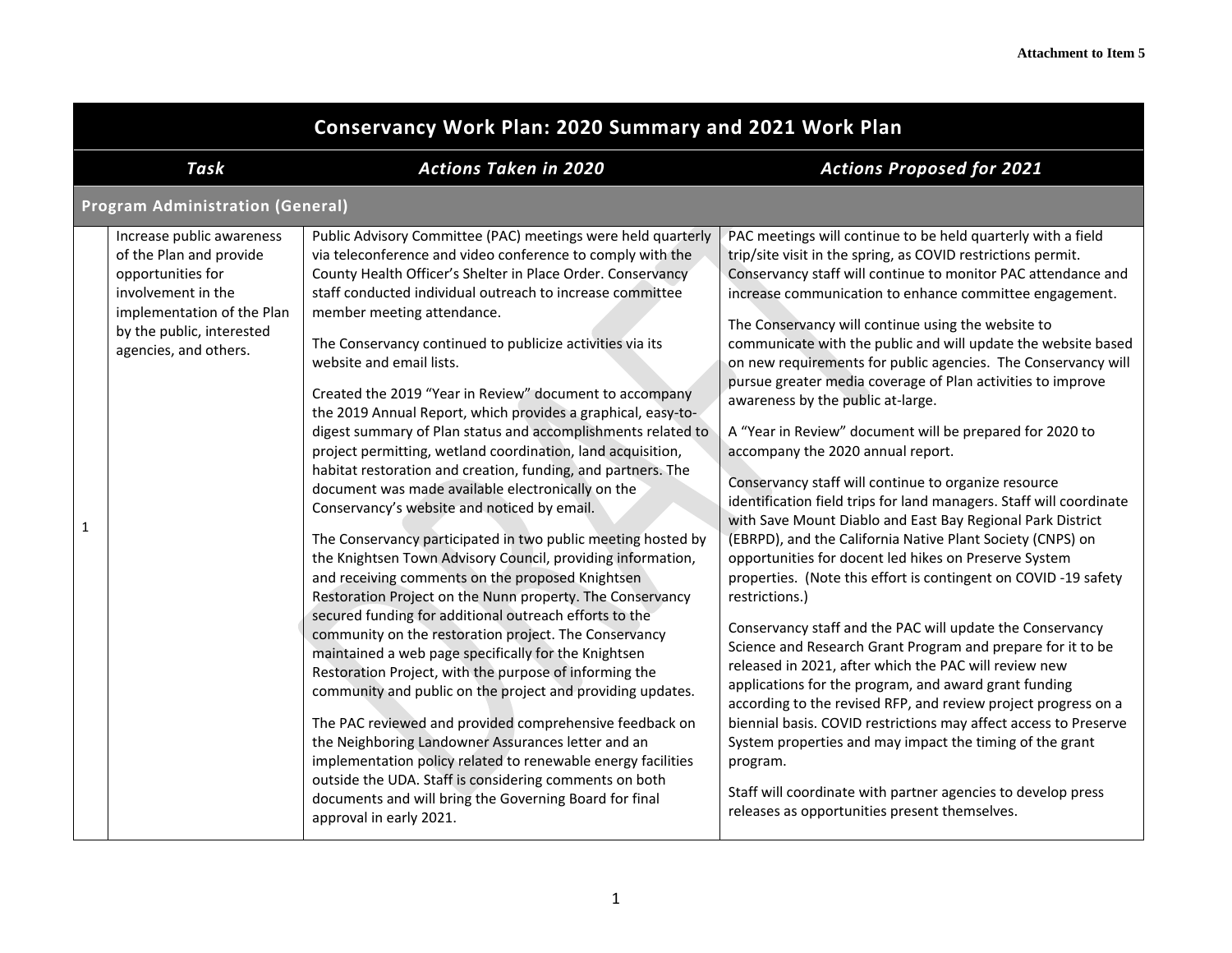|              | <b>Conservancy Work Plan: 2020 Summary and 2021 Work Plan</b>                                                                                                                                          |                                                                                                                                                                                                                                                                                                                                                                                                                                                                                                                                                                                                                                         |                                                                                                                                                                                                                                                                                                                                                                                                                                                                |  |  |
|--------------|--------------------------------------------------------------------------------------------------------------------------------------------------------------------------------------------------------|-----------------------------------------------------------------------------------------------------------------------------------------------------------------------------------------------------------------------------------------------------------------------------------------------------------------------------------------------------------------------------------------------------------------------------------------------------------------------------------------------------------------------------------------------------------------------------------------------------------------------------------------|----------------------------------------------------------------------------------------------------------------------------------------------------------------------------------------------------------------------------------------------------------------------------------------------------------------------------------------------------------------------------------------------------------------------------------------------------------------|--|--|
|              | <b>Actions Taken in 2020</b><br>Task<br><b>Actions Proposed for 2021</b>                                                                                                                               |                                                                                                                                                                                                                                                                                                                                                                                                                                                                                                                                                                                                                                         |                                                                                                                                                                                                                                                                                                                                                                                                                                                                |  |  |
|              |                                                                                                                                                                                                        |                                                                                                                                                                                                                                                                                                                                                                                                                                                                                                                                                                                                                                         | Staff will continue to coordinate and collaborate with Save<br>Mount Diablo, EBRPD, and CNPS on property hikes, events, and<br>volunteer opportunities, as COVID restrictions permit.                                                                                                                                                                                                                                                                          |  |  |
| $\mathbf{2}$ | Develop a Conservancy<br>Volunteer Program and<br>Implement Volunteer<br>Activities.                                                                                                                   | Conservancy staff collaborated with Save Mount Diablo staff<br>and volunteers to manage and monitor the Ang Riparian<br>Restoration Project.                                                                                                                                                                                                                                                                                                                                                                                                                                                                                            | Staff will continue to coordinate with Save Mount Diablo and<br>other volunteer groups and organizations to implement plant<br>material collection and plant maintenance on restoration sites.                                                                                                                                                                                                                                                                 |  |  |
| 3            | Develop and maintain<br>annual budgets and work<br>plans. Prepare and submit<br>an annual report to CDFW<br>and USFWS.                                                                                 | Conservancy staff prepared the 2021 annual budget and the<br>2021 Work Plan for Board discussion in December 2020.<br>Conservancy prepared the 2019 Annual Report and finalized<br>that report in the summer of 2020.                                                                                                                                                                                                                                                                                                                                                                                                                   | Conservancy staff will prepare the 2022 annual budget and<br>2022 Work Plan for Board discussion in December 2021.<br>The Conservancy will prepare and publish the 2020 Annual<br>Report.                                                                                                                                                                                                                                                                      |  |  |
| 4            | Calculate the amounts of<br>automatic annual fee<br>adjustments and distribute<br>these calculations to<br>Permittees by March 15 of<br>each year, in accordance<br>with Chapter 9 of the<br>HCP/NCCP. | The calculations for the 2020 automatic annual fee<br>adjustments were performed and applied to the Conservancy's<br>fee schedule and the cities/County fee schedule (the<br>HCP/NCCP permittees are on two different fee schedules due<br>to the Conservancy having approved the 2011 Periodic Fee<br>Audit in July 2011 but action by cities and the County on fees is<br>pending).                                                                                                                                                                                                                                                   | Conservancy staff will perform the calculations for the 2021<br>automatic annual fee adjustments.<br>Adopt the Year-Ten fee audit. Urban Economics conducted the<br>Year-Ten Fee Audit and Nexus Study in 2017, which includes an<br>analysis on funding for post-permit term costs.                                                                                                                                                                           |  |  |
| 5            | Pursue State, Federal,<br>foundation and other grants<br>to assist in funding preserve<br>acquisition and other<br>implementation tasks.                                                               | Conservancy staff continued to research grant funding<br>opportunities throughout 2020. Conservancy staff submitted a<br>pre-proposal for federal land acquisition funding from the<br>FY20 grant program of the Cooperative Endangered Species<br>Conservation Fund (Section 6). Staff submitted a one-year<br>extension request for the awarded FY17 federal grant,<br>currently set to expire August 31, 2021. Conservancy staff also<br>submitted funding applications to the CDFW Local Assistance<br>Grant (LAG) Program for continued management and<br>restoration activities on the Upper Hess Creek and Campos<br>properties. | Conservancy staff will continue to research and apply for grant<br>funding, which may continue to make up a significant portion of<br>the funding for implementation of the HCP/NCCP in 2021. Staff<br>intends to apply for additional land acquisition grant funding<br>from the Cooperative Endangered Species Conservation Fund.<br>Staff will continue to track new State funding opportunities<br>through resource bonds and other local funding sources. |  |  |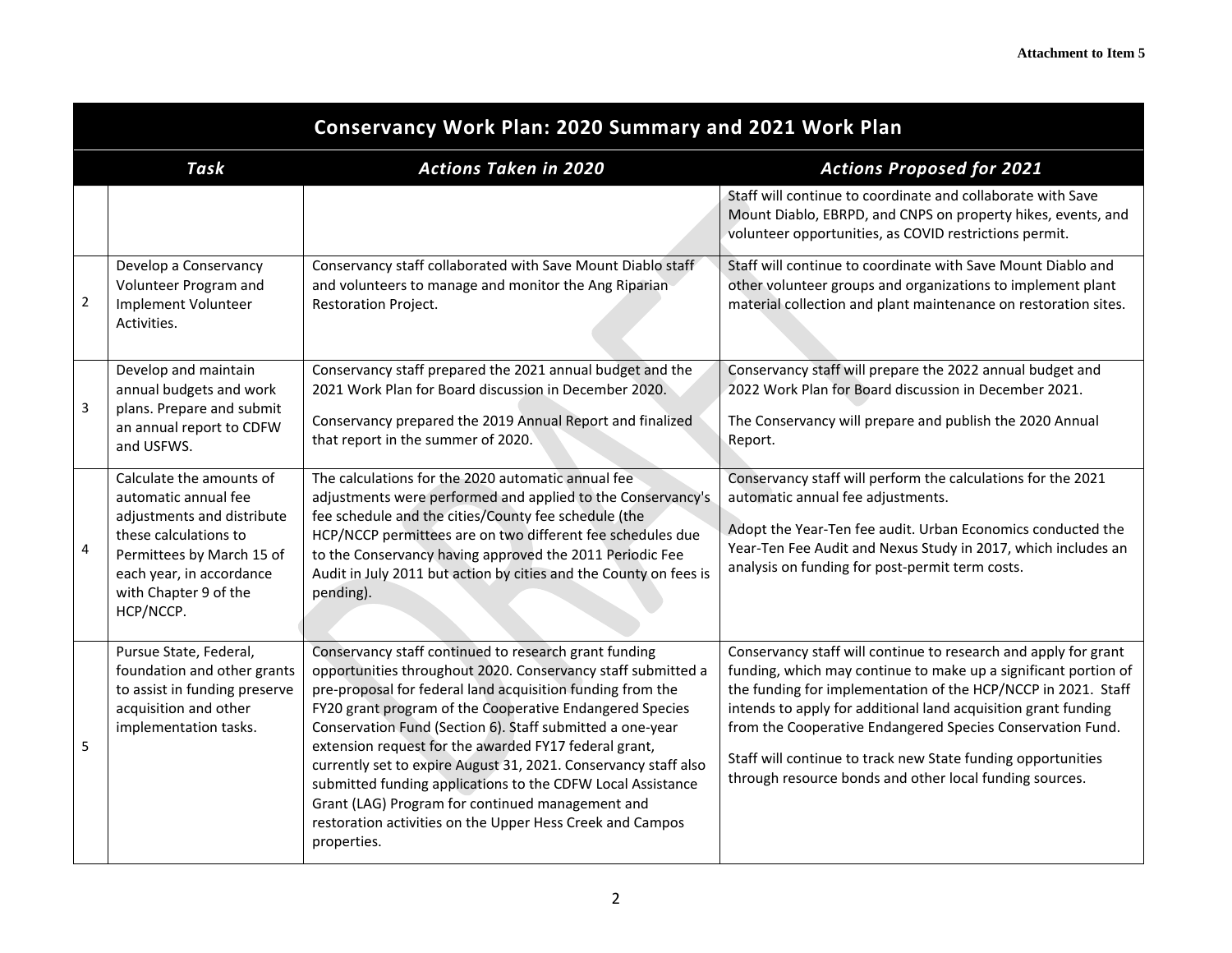|   | <b>Conservancy Work Plan: 2020 Summary and 2021 Work Plan</b>                                                                                |                                                                                                                                                                                                                                                                                                                                                                                                                                                                                                                                                                                                                                                                                                                                                                                                                                                                                                                                                                                 |                                                                                                                                                                                                                                                                                                                                                                                                                                                                                                                                                                                                                                                                                                                                                                                                                                                                                                                                                                                |  |
|---|----------------------------------------------------------------------------------------------------------------------------------------------|---------------------------------------------------------------------------------------------------------------------------------------------------------------------------------------------------------------------------------------------------------------------------------------------------------------------------------------------------------------------------------------------------------------------------------------------------------------------------------------------------------------------------------------------------------------------------------------------------------------------------------------------------------------------------------------------------------------------------------------------------------------------------------------------------------------------------------------------------------------------------------------------------------------------------------------------------------------------------------|--------------------------------------------------------------------------------------------------------------------------------------------------------------------------------------------------------------------------------------------------------------------------------------------------------------------------------------------------------------------------------------------------------------------------------------------------------------------------------------------------------------------------------------------------------------------------------------------------------------------------------------------------------------------------------------------------------------------------------------------------------------------------------------------------------------------------------------------------------------------------------------------------------------------------------------------------------------------------------|--|
|   | Task                                                                                                                                         | <b>Actions Taken in 2020</b>                                                                                                                                                                                                                                                                                                                                                                                                                                                                                                                                                                                                                                                                                                                                                                                                                                                                                                                                                    | <b>Actions Proposed for 2021</b>                                                                                                                                                                                                                                                                                                                                                                                                                                                                                                                                                                                                                                                                                                                                                                                                                                                                                                                                               |  |
|   |                                                                                                                                              | Grants made up a significant portion of the funding for<br>implementation of the HCP/NCCP in 2020. \$105,000 in state<br>Proposition 84 funded one Preserve System acquisition project<br>in 2020.                                                                                                                                                                                                                                                                                                                                                                                                                                                                                                                                                                                                                                                                                                                                                                              |                                                                                                                                                                                                                                                                                                                                                                                                                                                                                                                                                                                                                                                                                                                                                                                                                                                                                                                                                                                |  |
| 6 | Administer grants already<br>awarded.                                                                                                        | At the end of 2020, approximately \$XX million in grant funds<br>remained from awarded grants to the Conservancy.<br>The Conservancy has \$2 million remaining in out federal grant<br>from the Cooperative Endangered Species Conservation Fund<br>for land acquisition, which will expire in 2021. A one-year<br>extension has been requested.<br>The Conservancy expended approximately \$200,000 of a<br>CDFW LAG award through the Wildlife Conservation Board for<br>planning work at the Roddy Ranch Golf Course, and<br>approximately \$300,000 of a Delta Conservancy Prop 1 grant<br>for planning work at the Knightsen Wetland Restoration<br>project.                                                                                                                                                                                                                                                                                                               | Conservancy staff will continue to utilize existing awarded<br>grants in the most efficient manner in 2021.                                                                                                                                                                                                                                                                                                                                                                                                                                                                                                                                                                                                                                                                                                                                                                                                                                                                    |  |
| 7 | Coordinate with other<br>regional HCPs and pursue a<br>legislative program that will<br>aid the Conservancy's<br>implementation of the Plan. | The Conservancy continues to participate in the coalition of<br>northern California HCP and NCCPs (Northern California<br>Conservation Planning Partners).<br>The Conservancy also continued active participation with the<br>California Habitat Conservation Plan Coalition (CHCPC), which<br>coordinates efforts across the state to improve funding<br>opportunities for HCP/NCCPs, promotes coordination of<br>wetlands permitting with HCPs, and shares lessons learned<br>among HCPs. The Conservancy's Executive Director serves on<br>the Steering Committee of the CHCPC.<br>At the national level, the Conservancy continued to take a<br>leadership role in the National HCP Coalition (NHCPC) with the<br>Executive Director serving on the Board of Directors and as the<br>Program Chair for the national meeting. The National Habitat<br>Conservation Plan Coalition's sixth Annual Meeting was<br>modified from its original format (3 days, hosted in Austin, | Continue to participate in the CHCPC to pursue common policy<br>objectives and to learn from the experiences of other HCPs.<br>Attend the NCCPP conference, NHCPC conference, and CHCPC<br>meetings in 2021. Participate as a member of the Board of the<br>NHCPC. Chair the program committee to coordinate the<br>NHCPC's seventh Annual Meeting to be held in Austin, Texas.<br>Implement the 2021 Legislative Platform, including an emphasis<br>on Section 6 funding levels in Congress, accessing Proposition<br>84 and Proposition 68 funds through the Wildlife Conservation<br>Board, and coordinating species and wetlands permitting. Work<br>with other HCPs to explore challenges associated with creating<br>effective endowments to fund long term management,<br>including potential obstacles to reasonable rates of investment<br>return.<br>Continue to assist Antioch with development of the Antioch<br>HCP/NCCP which could be coordinated with the ECCC |  |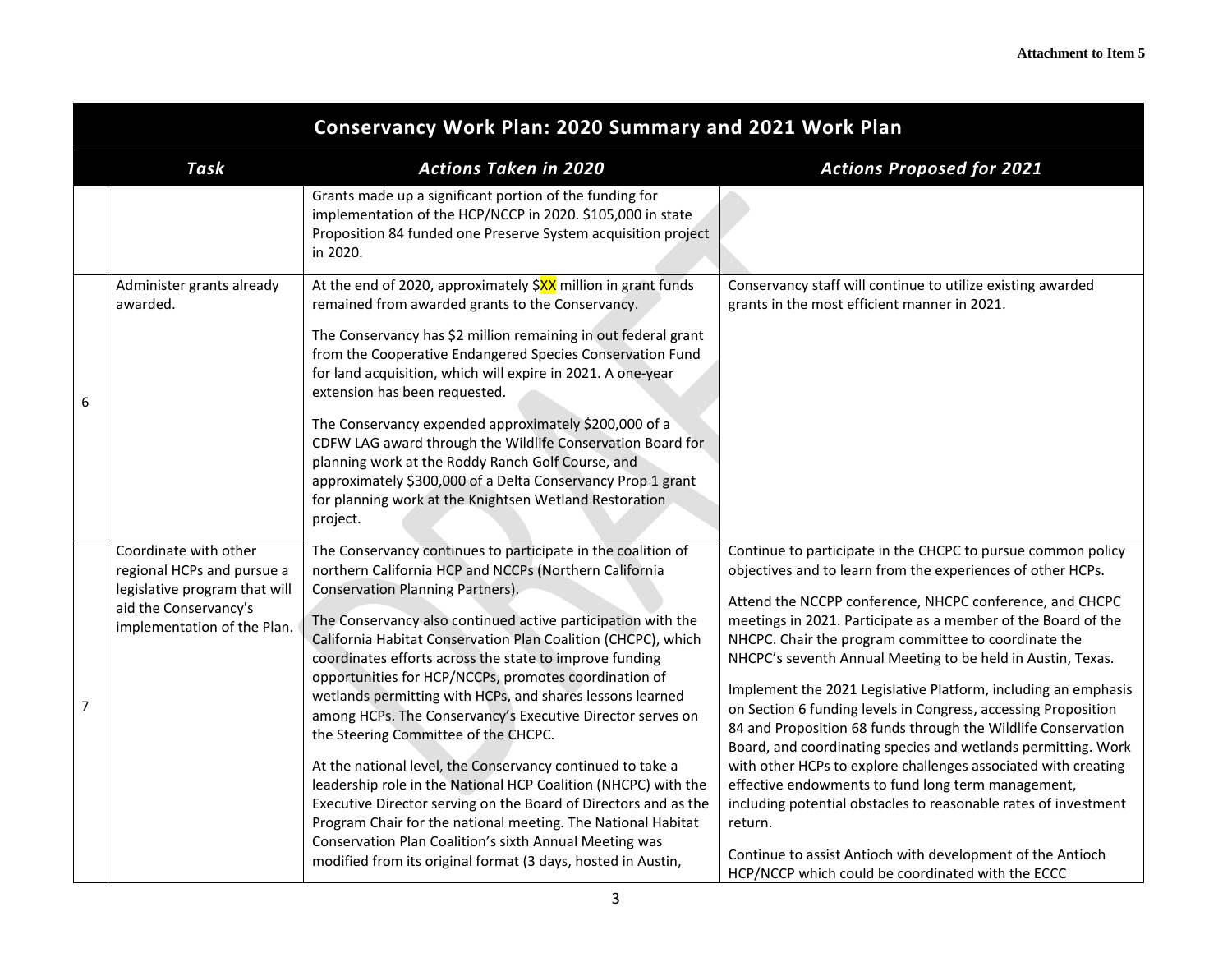|   | <b>Conservancy Work Plan: 2020 Summary and 2021 Work Plan</b>            |                                                                                                                                                                                                                                                                                                                                                                                                                                                                                                                                                                                                                                                                             |                                                                                                                                                                                                                                                                                                                                                                 |  |  |
|---|--------------------------------------------------------------------------|-----------------------------------------------------------------------------------------------------------------------------------------------------------------------------------------------------------------------------------------------------------------------------------------------------------------------------------------------------------------------------------------------------------------------------------------------------------------------------------------------------------------------------------------------------------------------------------------------------------------------------------------------------------------------------|-----------------------------------------------------------------------------------------------------------------------------------------------------------------------------------------------------------------------------------------------------------------------------------------------------------------------------------------------------------------|--|--|
|   | <b>Actions Taken in 2020</b><br>Task<br><b>Actions Proposed for 2021</b> |                                                                                                                                                                                                                                                                                                                                                                                                                                                                                                                                                                                                                                                                             |                                                                                                                                                                                                                                                                                                                                                                 |  |  |
|   |                                                                          | Texas) to an online event (two 4-hr days). Over 400<br>participants registered for the event.<br>Through these coalitions, the Conservancy implemented the<br>2020 Legislative Platform. The Executive Director attended the<br>annual CHCPC/NHCPC legislative trip to Washington DC in<br>February and intensively collaborated with CHCPC on efforts to<br>restore funding for the Section 6 program, working with<br>Congressman McNerney who lead efforts in the House of<br>Representatives.<br>Continued to work with the City of Antioch to engage in an<br>HCP/NCCP planning process. The City and its consulting team<br>completed an admin draft of the HCP/NCCP. | HCP/NCCP, leading to more consistent permitting in the region<br>and perhaps cost efficiencies.<br>Explore new state funding available through Cap and Trade<br>revenues and Resource Bonds. Coordinate with other NCCPs to<br>direct funding to Plan implementation.                                                                                           |  |  |
| 8 | Provide accounting services<br>for the Conservancy.                      | Continued to manage Conservancy finances. An audit was<br>conducted on the 2019 Financial Statements. The auditor's<br>written statements were presented to the Governing Board<br>and filed with appropriate agencies.                                                                                                                                                                                                                                                                                                                                                                                                                                                     | Finances will continue to be managed consistent with the<br>approved Budget for 2021. The 2022 Budget will be prepared at<br>the end of the year. Day-to-day management of debits and<br>deposits will continue. The Conservancy will conduct an audit of<br>the 2020 Financial Statements. The auditor's written statements<br>will be presented to the Board. |  |  |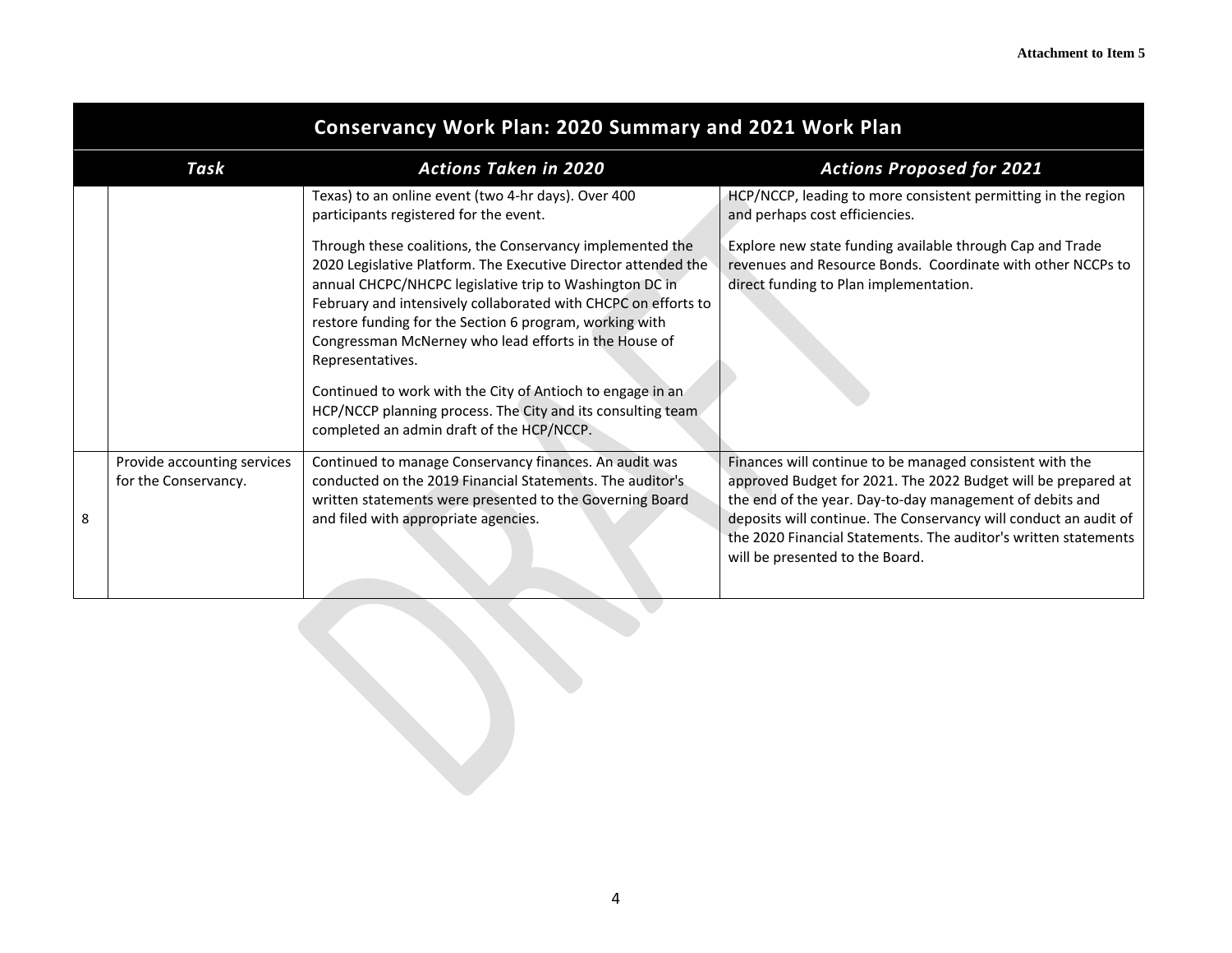|    | <b>Conservancy Work Plan: 2020 Summary and 2021 Work Plan</b>                                                                                                                                                                                                                                             |                                                                                                                                                                                                                                                                                                                                                                                                                                                                                                                                                                                                                                                                                                                                                                                                                                                                                                                                                                                                                                                                                                                                                                                                                                                                  |                                                                                                                                                                                                                                                                                                                                                               |  |
|----|-----------------------------------------------------------------------------------------------------------------------------------------------------------------------------------------------------------------------------------------------------------------------------------------------------------|------------------------------------------------------------------------------------------------------------------------------------------------------------------------------------------------------------------------------------------------------------------------------------------------------------------------------------------------------------------------------------------------------------------------------------------------------------------------------------------------------------------------------------------------------------------------------------------------------------------------------------------------------------------------------------------------------------------------------------------------------------------------------------------------------------------------------------------------------------------------------------------------------------------------------------------------------------------------------------------------------------------------------------------------------------------------------------------------------------------------------------------------------------------------------------------------------------------------------------------------------------------|---------------------------------------------------------------------------------------------------------------------------------------------------------------------------------------------------------------------------------------------------------------------------------------------------------------------------------------------------------------|--|
|    | Task                                                                                                                                                                                                                                                                                                      | <b>Actions Taken in 2020</b>                                                                                                                                                                                                                                                                                                                                                                                                                                                                                                                                                                                                                                                                                                                                                                                                                                                                                                                                                                                                                                                                                                                                                                                                                                     | <b>Actions Proposed for 2021</b>                                                                                                                                                                                                                                                                                                                              |  |
| 9  | Pursue regional permits and<br>permitting programs for<br>jurisdictional wetlands and<br>waters with the appropriate<br>state and federal agencies<br>to help ensure coordination<br>between implementation of<br>the HCP/NCCP and the<br>implementation of state<br>and federal wetlands<br>regulations. | The Sacramento District of the U.S. Army Corps of Engineers<br>(USACE) issued a Regional General Permit (RGP) linked to the<br>HCP/NCCP in May 2012. A total of 25 public and private<br>projects have been permitted under the RGP since it was<br>approved. The USACE also approved a short-term mechanism<br>which relies on the Conservancy's existing restoration projects<br>to enable payment of HCP fees by applicants to satisfy USACE<br>regulatory requirements. This interim procedure will continue<br>as approved for use until the adoption of an In-Lieu Fee<br>Instrument by the USACE and Conservancy to formalize the<br>Fee program and procedures.<br>The Conservancy was invited to work with the Water Boards in<br>drafting a programmatic certification of the RGP that would<br>address the state wetland regulatory process and that work is<br>in progress. The State Water Board has also expressed interest<br>in participating in development of the In-Lieu Fee Instrument<br>(ILF). Initial ILF documents have been drafted and a framework<br>was submitted to the USACE in 2019. In late 2020 the USACE<br>has indicated a willingness re-start the process to develop an<br>ILF program in advance of having to renew RGP 1. | Pursue completing regional permitting instruments including<br>401 Water Quality Certification of the RGP (or other equivalent<br>regional permitting device) from the Water Board as well as the<br>development and execution of an ILF to link the Conservancy's<br>mitigation and conservation activities to implementation of the<br>various new permits. |  |
|    |                                                                                                                                                                                                                                                                                                           | Program Administration (HCP/NCCP Permitting Program)                                                                                                                                                                                                                                                                                                                                                                                                                                                                                                                                                                                                                                                                                                                                                                                                                                                                                                                                                                                                                                                                                                                                                                                                             |                                                                                                                                                                                                                                                                                                                                                               |  |
| 10 | Develop and update the<br>template Planning Survey<br>Report (PSR) Application.                                                                                                                                                                                                                           | Additional review and revision is on-going based on<br>experiences with projects that have used the PSR application<br>template as well as modifications based on new policies and<br>requirements.                                                                                                                                                                                                                                                                                                                                                                                                                                                                                                                                                                                                                                                                                                                                                                                                                                                                                                                                                                                                                                                              | Continue to use and update the new template, as necessary.<br>Continue to receive feedback from permit seekers.                                                                                                                                                                                                                                               |  |
| 11 | Provide training to local<br>jurisdictional staff on<br>HCP/NCCP applications.                                                                                                                                                                                                                            | Staff continued to coordinate with local jurisdictions to discuss<br>updates and HCP/NCCP application processing and continued<br>to provide assistance and permitting support in 2020.                                                                                                                                                                                                                                                                                                                                                                                                                                                                                                                                                                                                                                                                                                                                                                                                                                                                                                                                                                                                                                                                          | Coordination, training, and outreach efforts will continue in<br>2021.                                                                                                                                                                                                                                                                                        |  |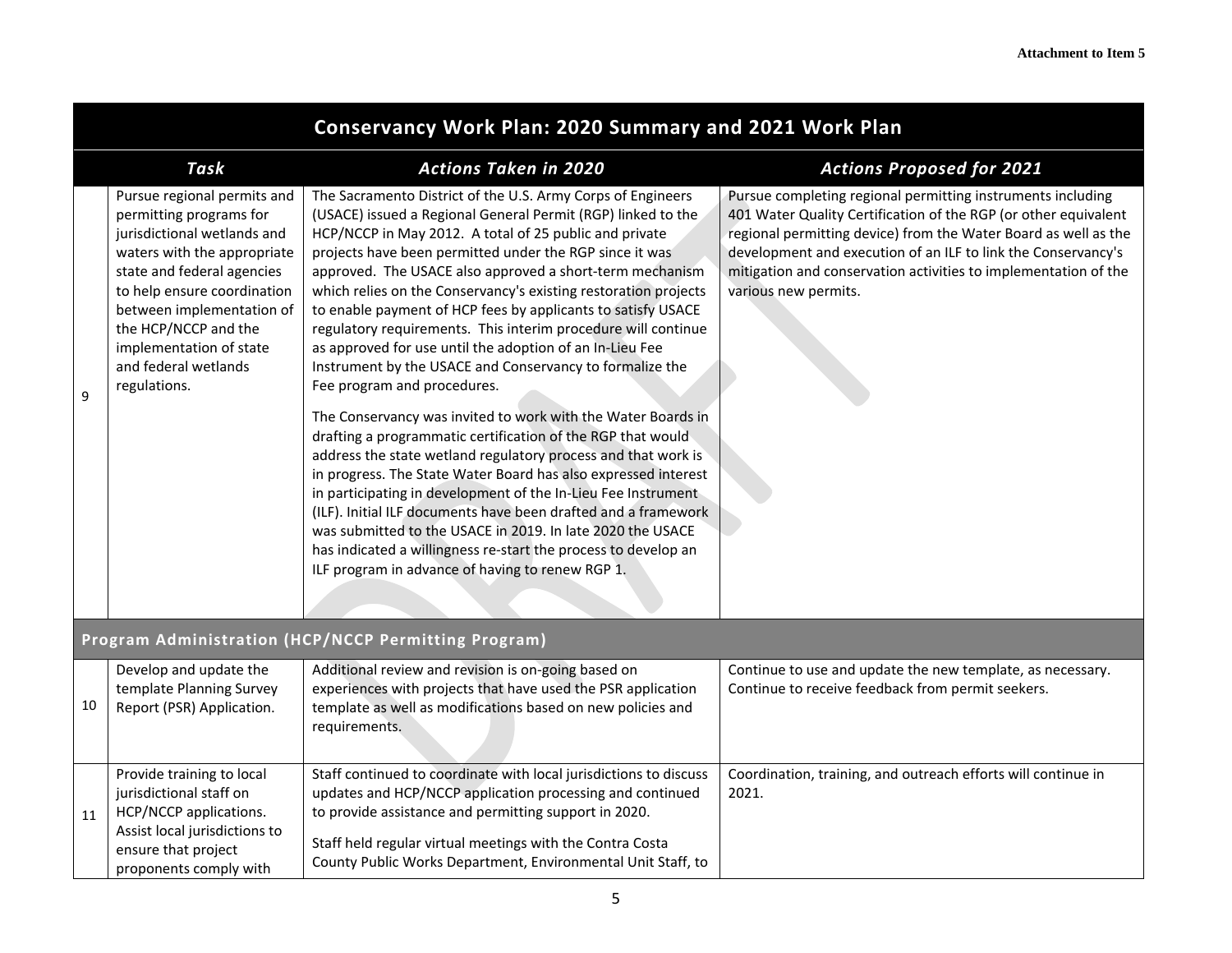|    | <b>Conservancy Work Plan: 2020 Summary and 2021 Work Plan</b>                                                                                                                                     |                                                                                                                                                                                                                                                                                                                                                                                                                                                                                                                                                                                                                                 |                                                                                                                                                   |  |
|----|---------------------------------------------------------------------------------------------------------------------------------------------------------------------------------------------------|---------------------------------------------------------------------------------------------------------------------------------------------------------------------------------------------------------------------------------------------------------------------------------------------------------------------------------------------------------------------------------------------------------------------------------------------------------------------------------------------------------------------------------------------------------------------------------------------------------------------------------|---------------------------------------------------------------------------------------------------------------------------------------------------|--|
|    | Task                                                                                                                                                                                              | <b>Actions Taken in 2020</b>                                                                                                                                                                                                                                                                                                                                                                                                                                                                                                                                                                                                    | <b>Actions Proposed for 2021</b>                                                                                                                  |  |
|    | the provisions of the Plan,<br>including performance of<br>required avoidance,<br>minimization and mitigation<br>measures.                                                                        | assist with facilitation of HCP/NCCP applicability to the<br>County's many road and flood control projects.                                                                                                                                                                                                                                                                                                                                                                                                                                                                                                                     |                                                                                                                                                   |  |
| 12 | <b>Implement Permitting</b><br>Program: Process<br>applications for coverage<br>under the HCP/NCCP,<br>tracking performance of<br>required avoidance,<br>minimization and mitigation<br>measures. | The Conservancy reviewed and approved six applications by<br>Participating Special Entities (PSEs) for take coverage under<br>the HCP/NCCP and oversaw implementation of agreements.<br>The Conservancy assisted local jurisdictions with their take<br>coverage activities by providing technical input and by<br>reviewing over 45 PSR applications.<br>The Conservancy reviewed and approved construction<br>monitoring reports submitted by covered activities and<br>worked with numerous project proponents on their avoidance<br>and minimization procedures in cases where species were<br>present.                     | Efforts are on-going and will continue throughout Plan<br>implementation.                                                                         |  |
| 13 | Prepare report<br>documenting the expected<br>benefits of the HCP/NCCP<br>to non-covered special-<br>status species to provide<br>streamlining for future<br>CEQA documents.                      | This task was completed in 2015. The report titled<br>"Assessment of Plan Effects on CEQA Species" was reviewed<br>by the Board and the Public Advisory Committee. The Board<br>approved the document in April 2015. The report is available<br>on the Conservancy's website.<br>In 2020, an Appendix B was prepared that addresses an<br>additional 3 plants, 2 invertebrates, 2 fish, and 1 mammal to<br>the 2015 analysis. The final report and appendix can be<br>referenced in future CEQA documents for individual covered<br>projects and may enable these analyses to be completed more<br>efficiently and effectively. | None                                                                                                                                              |  |
| 14 | Expand GIS database to<br>track land acquisitions and<br>Permitting Program<br>database to track projects,<br>impacts, and take coverage.                                                         | Staff maintained the GIS database, covered projects tracking<br>database, and the land acquisitions database throughout 2020.                                                                                                                                                                                                                                                                                                                                                                                                                                                                                                   | Staff will continue to maintain and improve the GIS and covered<br>project tracking databases. Efforts are on-going and will<br>continue in 2021. |  |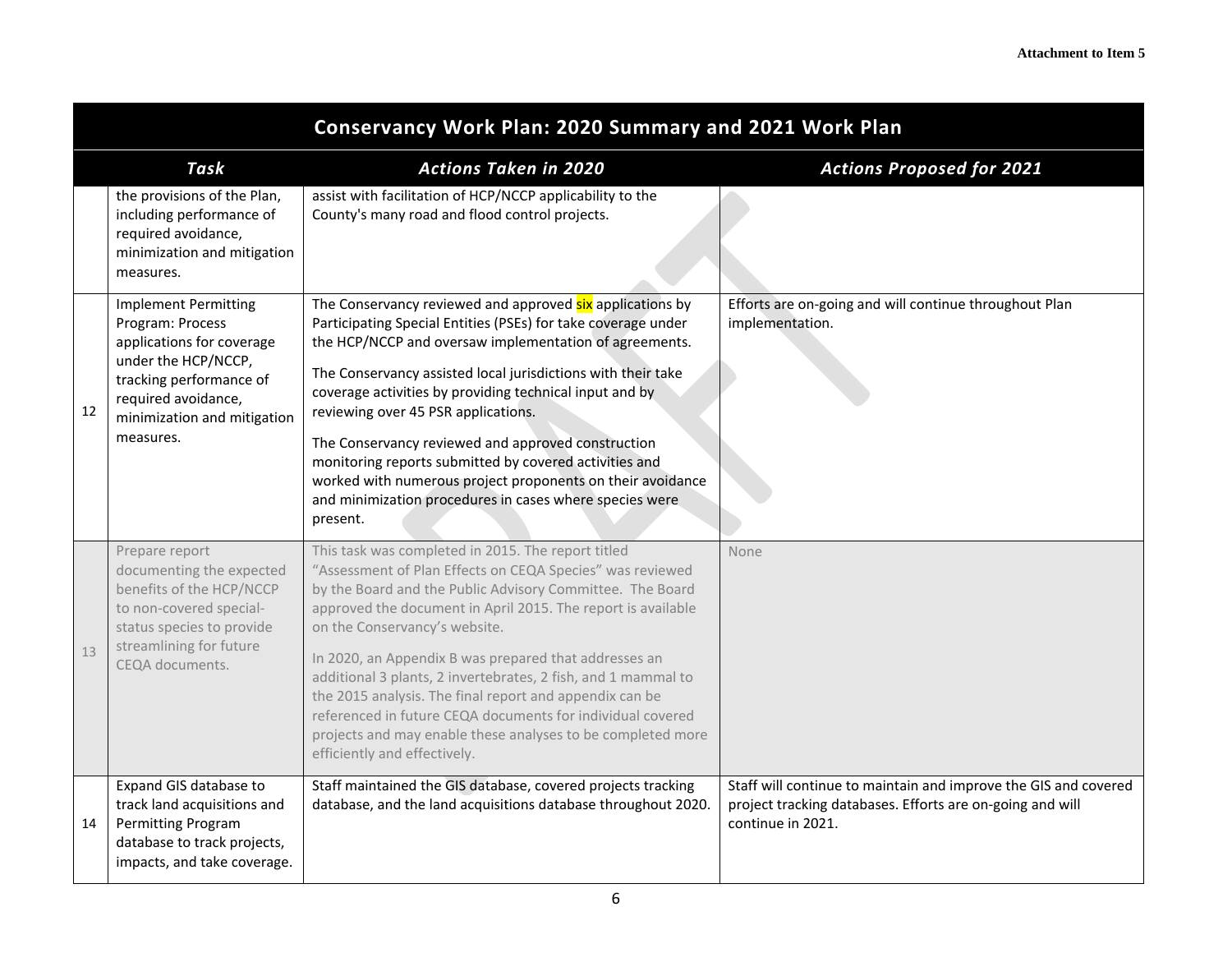|    | <b>Conservancy Work Plan: 2020 Summary and 2021 Work Plan</b>                                                                   |                                                                                                                                                                                                                                                                                                                                                                                                                                                                                                                                                                                                                                                                                                                                                                        |                                                                                                                                                                                                                                                                                                                                                                                                                                                                                                                                                                                                                                                                                                                                                                                                                                                                                                                                                                                                                                                                                                                                                                                                                                                                                                                                                                                                                                                                                                                                                                                                                                    |  |
|----|---------------------------------------------------------------------------------------------------------------------------------|------------------------------------------------------------------------------------------------------------------------------------------------------------------------------------------------------------------------------------------------------------------------------------------------------------------------------------------------------------------------------------------------------------------------------------------------------------------------------------------------------------------------------------------------------------------------------------------------------------------------------------------------------------------------------------------------------------------------------------------------------------------------|------------------------------------------------------------------------------------------------------------------------------------------------------------------------------------------------------------------------------------------------------------------------------------------------------------------------------------------------------------------------------------------------------------------------------------------------------------------------------------------------------------------------------------------------------------------------------------------------------------------------------------------------------------------------------------------------------------------------------------------------------------------------------------------------------------------------------------------------------------------------------------------------------------------------------------------------------------------------------------------------------------------------------------------------------------------------------------------------------------------------------------------------------------------------------------------------------------------------------------------------------------------------------------------------------------------------------------------------------------------------------------------------------------------------------------------------------------------------------------------------------------------------------------------------------------------------------------------------------------------------------------|--|
|    | Task                                                                                                                            | <b>Actions Taken in 2020</b>                                                                                                                                                                                                                                                                                                                                                                                                                                                                                                                                                                                                                                                                                                                                           | <b>Actions Proposed for 2021</b>                                                                                                                                                                                                                                                                                                                                                                                                                                                                                                                                                                                                                                                                                                                                                                                                                                                                                                                                                                                                                                                                                                                                                                                                                                                                                                                                                                                                                                                                                                                                                                                                   |  |
|    | <b>Preserve Acquisition and Management</b>                                                                                      |                                                                                                                                                                                                                                                                                                                                                                                                                                                                                                                                                                                                                                                                                                                                                                        |                                                                                                                                                                                                                                                                                                                                                                                                                                                                                                                                                                                                                                                                                                                                                                                                                                                                                                                                                                                                                                                                                                                                                                                                                                                                                                                                                                                                                                                                                                                                                                                                                                    |  |
| 15 | Continue to acquire land to<br>assemble Preserve System<br>and meet Stay Ahead<br>requirements as described<br>in Section 8.6.1 | The Conservancy and EBRPD added one property to the<br>Preserve System. The Conservancy and EBRPD acquired the 3-<br>acre Bloching property on July 31, 2020. The property is located<br>along Morgan Territory road and is adjacent to the Moss Rock<br>and Schwartz Preserve System properties.<br>As part of a land in-lieu of fee agreement with a developer, the<br>Conservancy and EBRD acquired the Nortonville Strip property<br>for the Preserve System, located along Kirker Pass Road.<br>The Conservancy continued to coordinate with California<br>Department of Parks and Recreation for the transfer of the Viera<br>North Peak property.                                                                                                               | Conservancy staff will continue to work with acquisition<br>partners. EBRPD has been the primary partner and detailed<br>coordination and cost-sharing will continue. The Conservancy<br>will continue to coordinate with other potential partners such<br>as Save Mount Diablo, State Parks, Contra Costa Water<br>District, Agricultural-Natural Resource Land Trust, California<br>Farm Land Trust, cities such as Oakley and Brentwood with<br>potential preserves in their boundaries and private mitigation<br>banks to learn of their current acquisition efforts and explore<br>opportunities for partnering.<br>The Conservancy will continue following general approach to<br>land acquisition used in previous years: (a) seek partners such<br>as EBRPD willing to be responsible for assisting with the fund-<br>raising and willing to be the land owner and land manager or<br>easement holder (or to find another entity to serve that role)<br>so that the Conservancy can avoid actually owning and<br>managing land or easements in perpetuity, (b) maintain an<br>"Open Door Policy" and be willing to consider proposals from<br>a range of partners, (c) once a prospective partner has found a<br>willing landowner and established a price, the Conservancy<br>should evaluate the cost effectiveness of the acquisition in<br>achieving HCP/NCCP goals, develop a proposed acquisition<br>cost-share and strategy for ensuring management and<br>monitoring, evaluate the pros and cons of the overall package<br>and consider approving or disapproving Conservancy<br>participation in the acquisition. |  |
| 16 | Develop a mutually<br>agreeable programmatic<br>strategy with EBRPD to<br>collaborate on land<br>acquisition and                | EBRPD is implementing its Master Plan and is buying land in the inventory area for park and open space purposes. Voters<br>approved EBRPD's Measure WW in 2008, providing significant new capital to support this work. Continuing to partner with<br>EBRPD will help to ensure that the land acquisition and management goals of EBRPD's land program and the similar goals of the<br>HCP/NCCP are implemented in a coordinated manner (this goal is set forth in Section 13.6 of the Implementing Agreement).<br>Conservancy staff and EBRPD staff have been discussing partnership opportunities and believe, for the time-being, that<br>partnership opportunities should be addressed case by case because the details are numerous and specific to the parcel in |                                                                                                                                                                                                                                                                                                                                                                                                                                                                                                                                                                                                                                                                                                                                                                                                                                                                                                                                                                                                                                                                                                                                                                                                                                                                                                                                                                                                                                                                                                                                                                                                                                    |  |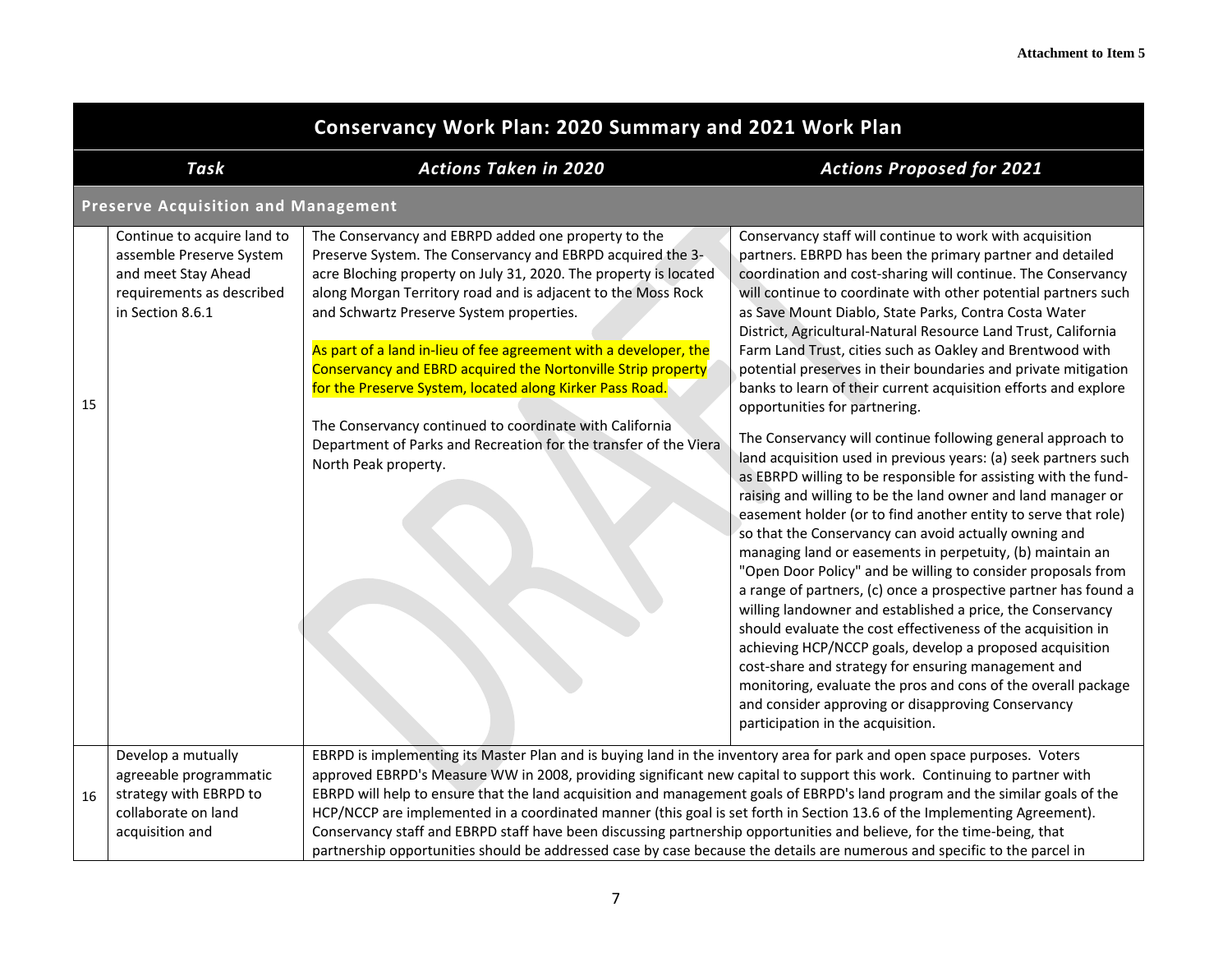|    | <b>Conservancy Work Plan: 2020 Summary and 2021 Work Plan</b>                                                                                                                                                                                                                                                                                                        |                                                                                                                                                                                                                                                                                                                                                                                                                                                                                                                                                                                                                                                                                                                 |                                                                                                                                                                                                                                                                                                                                                                                                                                   |  |
|----|----------------------------------------------------------------------------------------------------------------------------------------------------------------------------------------------------------------------------------------------------------------------------------------------------------------------------------------------------------------------|-----------------------------------------------------------------------------------------------------------------------------------------------------------------------------------------------------------------------------------------------------------------------------------------------------------------------------------------------------------------------------------------------------------------------------------------------------------------------------------------------------------------------------------------------------------------------------------------------------------------------------------------------------------------------------------------------------------------|-----------------------------------------------------------------------------------------------------------------------------------------------------------------------------------------------------------------------------------------------------------------------------------------------------------------------------------------------------------------------------------------------------------------------------------|--|
|    | Task                                                                                                                                                                                                                                                                                                                                                                 | <b>Actions Taken in 2020</b>                                                                                                                                                                                                                                                                                                                                                                                                                                                                                                                                                                                                                                                                                    | <b>Actions Proposed for 2021</b>                                                                                                                                                                                                                                                                                                                                                                                                  |  |
|    | management in the HCP<br>area.                                                                                                                                                                                                                                                                                                                                       | and restoration projects.                                                                                                                                                                                                                                                                                                                                                                                                                                                                                                                                                                                                                                                                                       | question. Coordination has been excellent so far and numerous agreements have been completed to address specific acquisition                                                                                                                                                                                                                                                                                                      |  |
| 17 | Conduct pre-acquisition<br>assessments and post-<br>acquisition detailed<br>biological assessments of<br>potential acquisitions to<br>determine their biological<br>value for the HCP.                                                                                                                                                                               | Conservancy staff and consultants developed protocols and<br>practices for a phased and more streamlined approach to this<br>task that defers the most expensive field work until after<br>property is purchased. In 2020, post-acquisition assessments<br>of Preserve System lands included detailed, thorough surveys<br>for wetlands and covered plants.                                                                                                                                                                                                                                                                                                                                                     | In 2021, the pre- and post-acquisition assessments and resource<br>inventories will continue. These surveys are essential to ensure<br>HCP/NCCP requirements are met.                                                                                                                                                                                                                                                             |  |
| 18 | Create template<br><b>Conservation Easement</b><br>Deeds and Deed<br>Restrictions and other<br>protective covenants to<br>speed-up addition of land<br>to the Preserve System and<br>to protect the interests of<br>the Conservancy in land it<br>acquires.                                                                                                          | The restrictive covenant template was approved in 2015 and<br>has been recorded on all Preserve System acquisitions. A<br>conservation easement template was approved by USFWS and<br>CDFW to be used on properties not owned by EBRPD.<br>Neighboring landowner assurances letters were sent to<br>owners of properties within 1-mile of new Preserve System<br>lands.<br>Staff has worked with the PAC and partners to revise and<br>update the neighboring landowner assurances letter template.                                                                                                                                                                                                             | Recording of the required restrictive covenants on Preserve<br>System lands held in fee by EBRPD will continue in 2020 as<br>preserve system acquisitions continue.<br>Staff anticipates recording the first conservation easement of<br>the Preserve System on an upcoming property.<br>Neighboring landowner assurances letters will continue be sent<br>to owners of properties within 1-mile of new Preserve System<br>lands. |  |
| 19 | Develop and begin to<br>implement a strategy for<br>funding the long-term<br>management of the<br>Preserve System before<br>50% of the authorized take<br>under the maximum urban<br>development area is used<br>or before the end of year 15<br>of implementation,<br>whichever comes first.<br>Provide progress reports on<br>this matter in the Annual<br>Report. | At the October Governing Board meeting, the Conservancy<br>Board authorized staff to enter into an Endowment Agreement<br>with Regional Parks Foundation.<br>Initial deposits into the endowment account came from two<br>funding sources - the California Wildlife Foundation and the<br>EBRPD. The California Wildlife Foundation transferred<br>\$1,997,000 into the endowment account in October. The<br>Conservancy Board approved a Lease Revenue Allocation<br>Agreement with East Bay Regional Park District, and as part of<br>that agreement, EBRPD transferred lease revenue to the<br>Conservancy to be deposited in the Endowment Account.<br>Deposits from these sources amounted to \$3,100,556. | Deposits into the endowment account will continue in 2021.<br>Additional work includes development of management plans<br>which help in improving estimates in the HCP/NCCP of long-<br>term management costs.<br>The Conservancy will continue to work with EBRPD on a<br>strategy for the reporting and use of lease revenues on Preserve<br>System lands.                                                                      |  |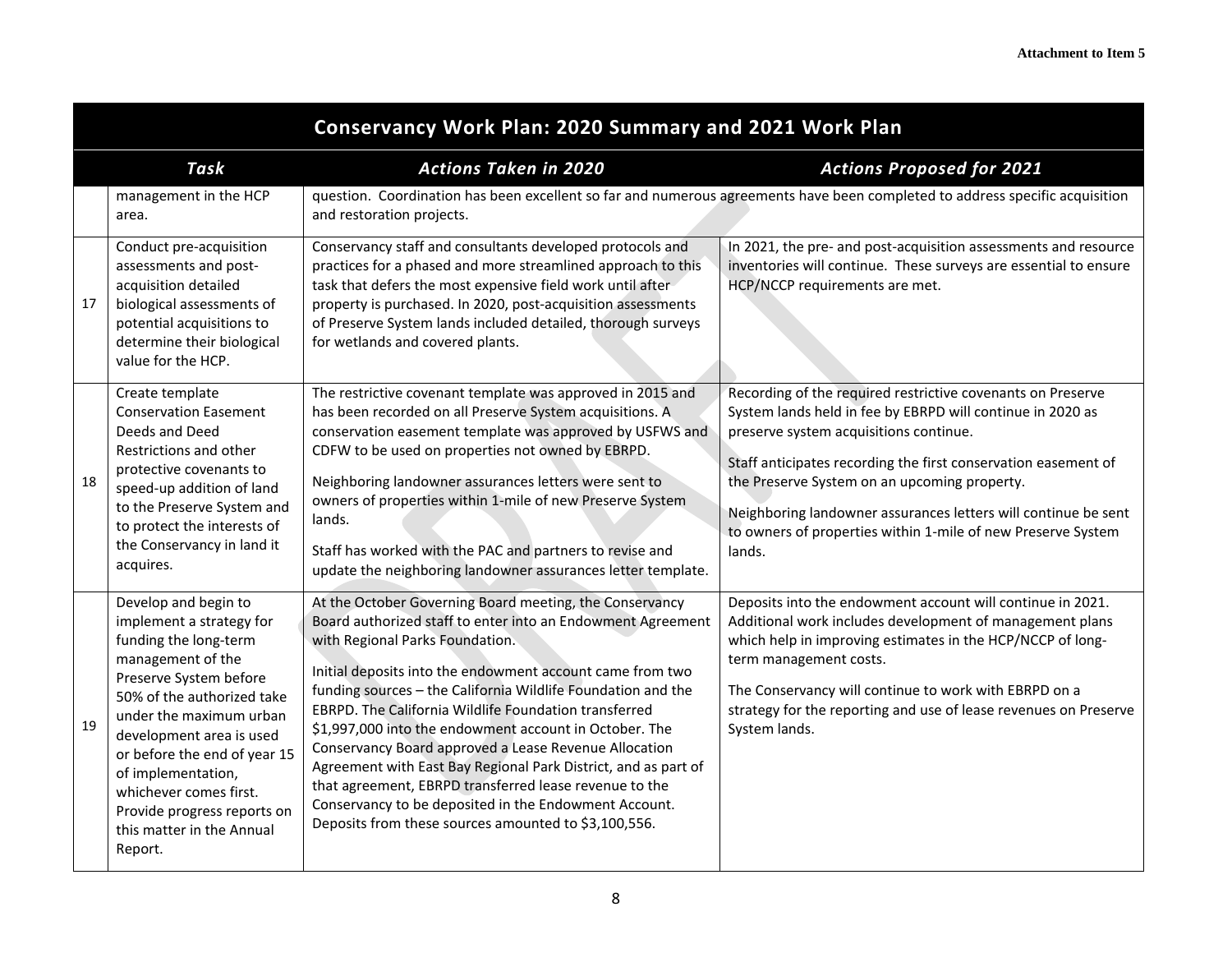|    | <b>Conservancy Work Plan: 2020 Summary and 2021 Work Plan</b>                         |                                                                                                                                                                                                                                                                                                                                                                                                                                                                                                                                                                                                                                                                                                                                                                                                                         |                                                                                                                                                                                                                                                                                      |  |
|----|---------------------------------------------------------------------------------------|-------------------------------------------------------------------------------------------------------------------------------------------------------------------------------------------------------------------------------------------------------------------------------------------------------------------------------------------------------------------------------------------------------------------------------------------------------------------------------------------------------------------------------------------------------------------------------------------------------------------------------------------------------------------------------------------------------------------------------------------------------------------------------------------------------------------------|--------------------------------------------------------------------------------------------------------------------------------------------------------------------------------------------------------------------------------------------------------------------------------------|--|
|    | Task                                                                                  | <b>Actions Taken in 2020</b>                                                                                                                                                                                                                                                                                                                                                                                                                                                                                                                                                                                                                                                                                                                                                                                            | <b>Actions Proposed for 2021</b>                                                                                                                                                                                                                                                     |  |
| 20 | Develop management plans<br>for the Preserve System and<br>individual preserves.      | After the PAC reviewed the Vasco Hills/Byron Vernal Pools<br>Preserve Management Plan (PMP) and referred it to the<br>Conservancy Board for consideration and approval in 2018, the<br>Governing Board approved the PMP on December 3, 2018.<br>Subsequently, in 2019, EBRPD requested revisions to the<br>recreation plan, a section of the PMP. The Conservancy has<br>been working with EBRPD and the wildlife agencies throughout<br>2020 to finalize that section of the PMP.<br>The Conservancy began work with EBRPD on developing a<br>second management plan that would include the Preserve<br>System properties in the Black Diamond Mines area.                                                                                                                                                             | Finalize the Vasco Hills/Byron Vernal Pools PMP in 2021.<br>Drafting additional preserve management plans covering other<br>portions of the Preserve System will continue in 2021.                                                                                                   |  |
| 21 | Implement management<br>plans for the Preserve<br>System and individual<br>preserves. | With preserve management planning in progress and<br>numerous recently-acquired properties to assess, preserve<br>management activities generally continued past practices.<br>EBRPD institutes new grazing leases as lands are acquired.<br>EBRPD and the Conservancy coordinated on an as-needed<br>basis with efforts such as milk thistle eradication, rare plant<br>propagation, fuel management, potential riparian exclosures,<br>livestock watering systems, needed culvert replacements, and<br>failing spring boxes. EBRPD conducted day to day management<br>of the Preserve System, including ranger patrols, fire and law<br>enforcement supervision, supervision of grazing tenants,<br>maintaining and replacing fences and gates and addressing<br>hazards to people and wildlife in the new preserves. | Interim management procedures will continue and expand as<br>management plans are completed. With significant blocks of<br>Preserve System lands now assembled, management<br>obligations will increasingly need to be addressed, though land<br>contiguity will improve efficiency. |  |
|    |                                                                                       |                                                                                                                                                                                                                                                                                                                                                                                                                                                                                                                                                                                                                                                                                                                                                                                                                         |                                                                                                                                                                                                                                                                                      |  |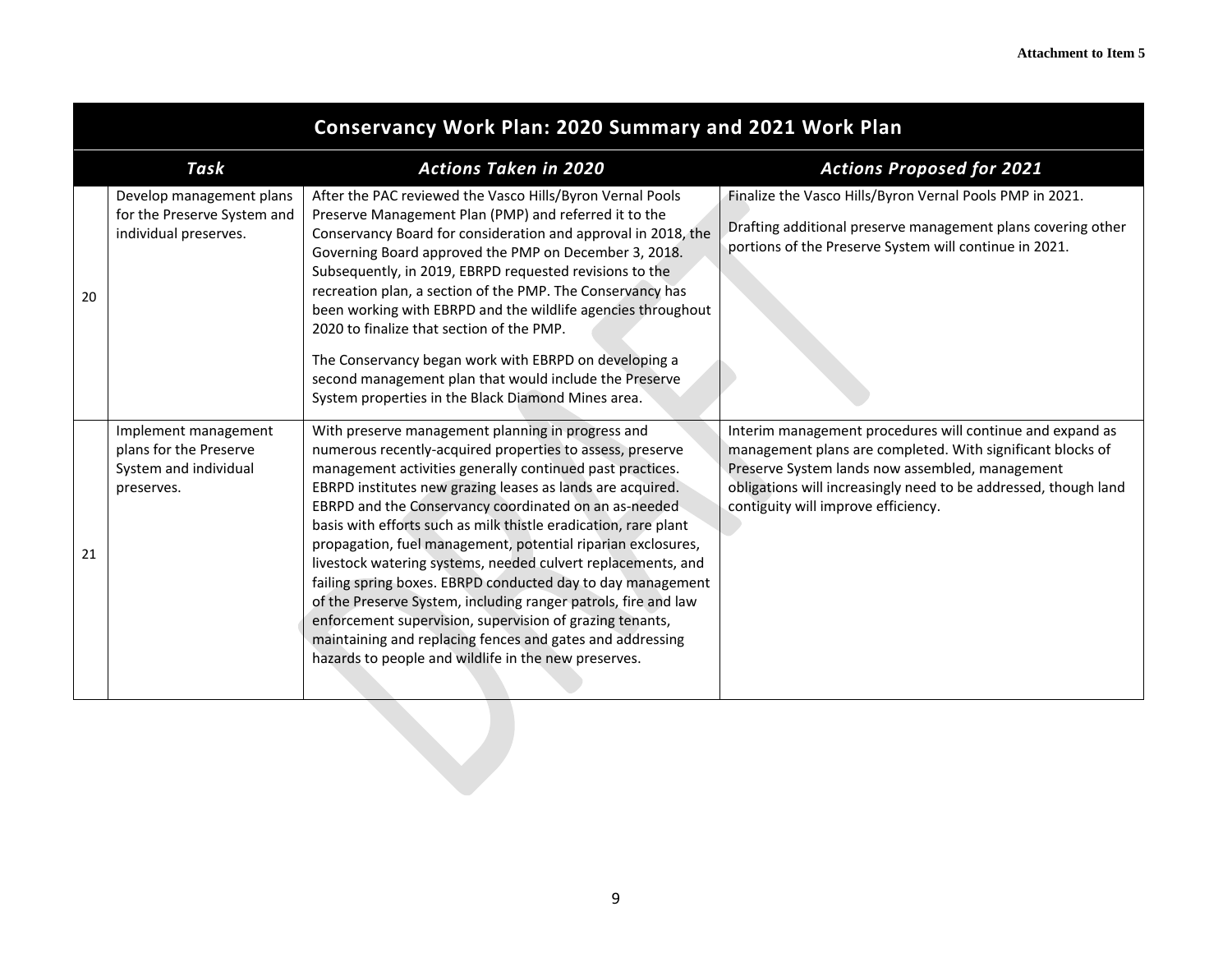|    | <b>Conservancy Work Plan: 2020 Summary and 2021 Work Plan</b>                                                                                       |                                                                                                                                                                                                                                                                                                                                                                                                                                                                                                                                                                                                                                                                    |                                                                                                                                                                                                                                                                                                                                                                                                                                                                                    |  |
|----|-----------------------------------------------------------------------------------------------------------------------------------------------------|--------------------------------------------------------------------------------------------------------------------------------------------------------------------------------------------------------------------------------------------------------------------------------------------------------------------------------------------------------------------------------------------------------------------------------------------------------------------------------------------------------------------------------------------------------------------------------------------------------------------------------------------------------------------|------------------------------------------------------------------------------------------------------------------------------------------------------------------------------------------------------------------------------------------------------------------------------------------------------------------------------------------------------------------------------------------------------------------------------------------------------------------------------------|--|
|    | Task                                                                                                                                                | <b>Actions Taken in 2020</b>                                                                                                                                                                                                                                                                                                                                                                                                                                                                                                                                                                                                                                       | <b>Actions Proposed for 2021</b>                                                                                                                                                                                                                                                                                                                                                                                                                                                   |  |
| 22 | Prepare an Exotic Plant<br>Control Plan to address<br>exotic and invasive plants<br>on Preserve System lands.                                       | After acquiring the former Roddy Ranch Golf Course property<br>in 2018, weed management activities have taken place<br>throughout 2019 and 2020 in preparation for future<br>restoration and recreation planning of the site.<br>Exotic plant control activities have been planned and<br>implemented on a project-by-project basis until preserve<br>management plans and the system-wide Exotic Plant Control<br>Program are developed.                                                                                                                                                                                                                          | The initial Exotic Plant Control Program will be developed as an<br>element within the Vasco Hills/Byron Vernal Pools Preserve<br>Management Plan and subsequently be expanded. This plan<br>will likely be based on and coordinated with existing policies<br>and programs such as the EBRPD's Integrated Pest Management<br>Plan.                                                                                                                                                |  |
| 23 | Prepare Recreation Plans to<br>address recreational uses<br>on Preserve System lands.                                                               | Recreation needs, opportunities, and constraints were<br>identified as land has been acquired. The Vasco Hills/Byron<br>Vernal Pools Preserve Management Plan has been developed,<br>including a comprehensive evaluation of, and planning for,<br>public access. See Task #20 for additional information.<br>EBRPD started recreation planning for the Clayton Ranch Area<br>which is contiguous with Black Diamond Mines Regional<br>Preserve.                                                                                                                                                                                                                   | Experience thus far with implementing the Plan suggests that it<br>may not be advisable to have a separate and detailed system-<br>wide recreation plan as the details of recreation are better<br>evaluated and planned for in the context of the more localized<br>preserve management plans. Therefore, the recreation plan is a<br>component of the larger preserve management plans.                                                                                          |  |
|    | <b>Habitat Restoration/Creation</b>                                                                                                                 |                                                                                                                                                                                                                                                                                                                                                                                                                                                                                                                                                                                                                                                                    |                                                                                                                                                                                                                                                                                                                                                                                                                                                                                    |  |
| 24 | Design habitat restoration<br>and creation projects and<br>perform additional<br>environmental compliance<br>for habitat restoration, if<br>needed. | Habitat restoration and creation continues to be a key<br>program area for the Conservancy. If restoration and creation<br>of jurisdictional wetlands and waters does not keep pace with<br>impacts, the ability to mitigate such impacts by paying a fee<br>will be suspended. Likewise, progress on this task is an<br>essential foundation to completion of efforts to coordinate<br>wetlands permitting with the HCP/NCCP. Staff worked with<br>consultants and other partners to assess acquisitions for<br>restoration opportunities.<br>Conservancy staff worked with consultants to continue<br>development of the Knightsen Wetland Restoration and Flood | Conservancy staff will work with EBRPD, consultants, and other<br>partners to assess new acquisitions for restoration<br>opportunities and to explore and develop restoration concepts<br>for future restoration projects.<br>The Knightsen Wetland Restoration and Flood Protection<br>Project will continue to move forward with additional studies<br>and selection of a preferred alternative.<br>Restoration planning at the former Roddy Ranch Golf Course<br>will continue. |  |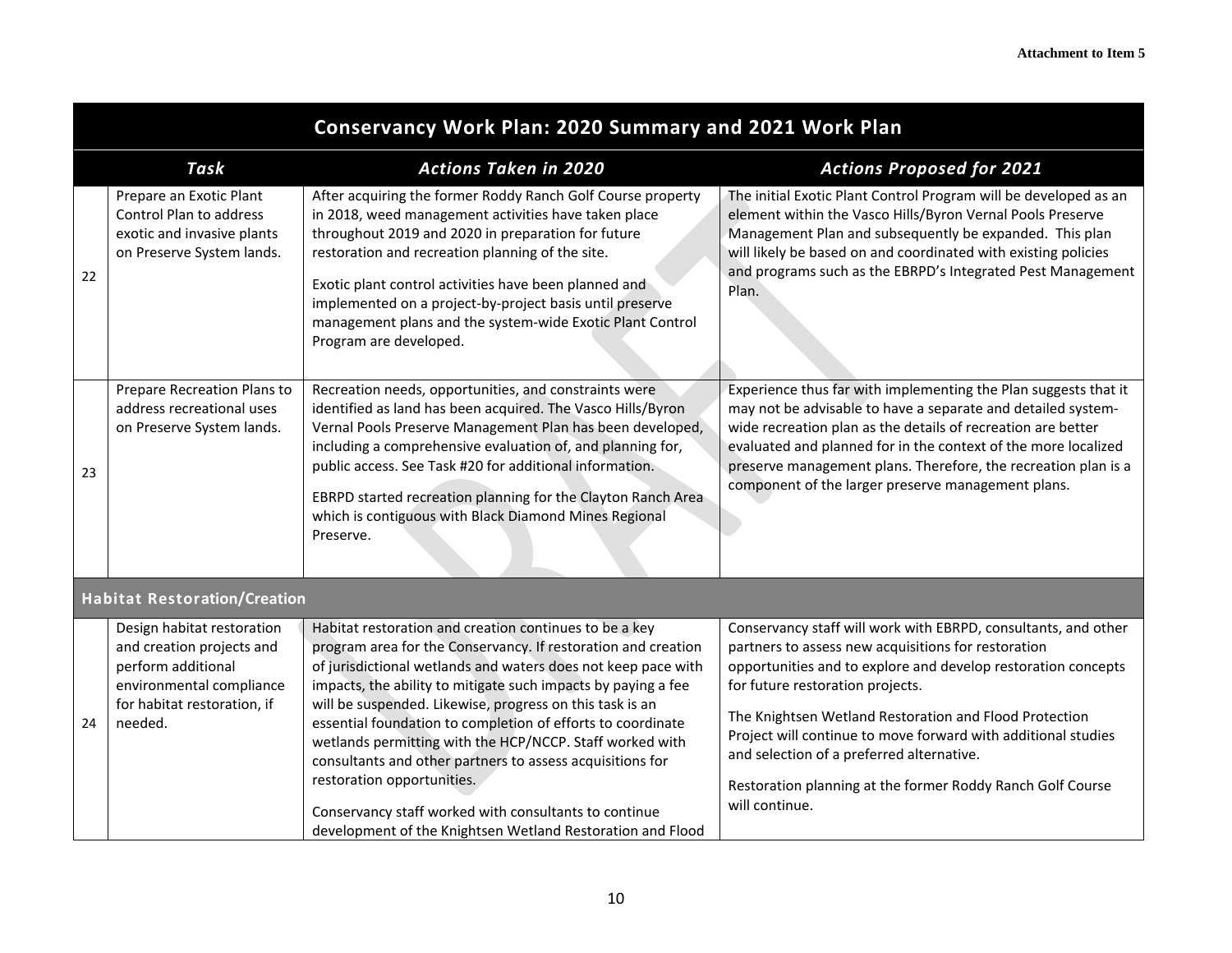|    | <b>Conservancy Work Plan: 2020 Summary and 2021 Work Plan</b>                       |                                                                                                                                                                                                                                                                                                                                                                                                                                                              |                                                                                                                                                                                                                                                                                                                                           |  |
|----|-------------------------------------------------------------------------------------|--------------------------------------------------------------------------------------------------------------------------------------------------------------------------------------------------------------------------------------------------------------------------------------------------------------------------------------------------------------------------------------------------------------------------------------------------------------|-------------------------------------------------------------------------------------------------------------------------------------------------------------------------------------------------------------------------------------------------------------------------------------------------------------------------------------------|--|
|    | <b>Task</b>                                                                         | <b>Actions Taken in 2020</b>                                                                                                                                                                                                                                                                                                                                                                                                                                 | <b>Actions Proposed for 2021</b>                                                                                                                                                                                                                                                                                                          |  |
|    |                                                                                     | Protection Project. Conceptual alternatives were developed<br>and the process of selecting a final design started.                                                                                                                                                                                                                                                                                                                                           |                                                                                                                                                                                                                                                                                                                                           |  |
|    |                                                                                     | Restoration planning work at the former Roddy Ranch Golf<br>Course started in 2020. This is being done in partnership with<br>EBRPD and coordinated with a public access planning process.                                                                                                                                                                                                                                                                   |                                                                                                                                                                                                                                                                                                                                           |  |
|    | Implement habitat<br>restoration and habitat<br>creation projects.                  | An additional four ponds in the Vasco area were repaired -<br>these ponds were damaged in the 2016/2017 winter storms.<br>Livestock water systems were installed or repaired on the Ang<br>property. These systems help disperse livestock more evenly                                                                                                                                                                                                       | The wetland restoration project on the Campos and Casey<br>properties is anticipated to move forward to construction in<br>2020/2021.<br>The final pond that was damaged in the 2016/2017 winter                                                                                                                                          |  |
| 25 |                                                                                     | across rangelands to benefit species.                                                                                                                                                                                                                                                                                                                                                                                                                        | storms will move to construction in 2021.<br>The Conservancy will complete the restoration design and<br>permitting work on the Campos and Casey properties for<br>implementation in 2021.                                                                                                                                                |  |
|    |                                                                                     |                                                                                                                                                                                                                                                                                                                                                                                                                                                              | The Conservancy will continue to work with EBRPD and FEMA to<br>repair remaining damaged stock ponds.                                                                                                                                                                                                                                     |  |
|    | Monitoring and Adaptive Management Program                                          |                                                                                                                                                                                                                                                                                                                                                                                                                                                              |                                                                                                                                                                                                                                                                                                                                           |  |
| 26 | Design Monitoring and<br><b>Adaptive Management</b><br>Program.                     | Preserve monitoring and adaptive management measures<br>were developed as part of development of the Vasco Hills/<br>Byron Vernal Pools Preserve Management Plan. A draft of this<br>plan was reviewed as part of the 2018 Science Advisor process<br>and was also provided to USFWS and CDFW in early 2018. In<br>addition, the Conservancy designed adaptive management<br>measures for restoration projects. No subsequent actions were<br>taken in 2020. | Work on this effort will continue through 2021 as we begin<br>implementation of preserve management plans.                                                                                                                                                                                                                                |  |
| 27 | Monitoring and adaptive<br>management of restoration<br>projects and new preserves. | The previously constructed restoration projects were<br>monitored throughout 2020. The monitoring of these projects<br>continued.<br>EBRPD led the effort to secure funding to study longhorn fairy<br>shrimp in the Vasco region. The Conservancy is a partner on                                                                                                                                                                                           | Monitoring on all projects will continue (10 projects total). The<br>Souza 1, Souza 2 and Lentzner Spring sites have met success<br>criteria, and monitoring effort will decrease in intensity and<br>focus on invasive species eradication and monitoring of site<br>stabilization. Full monitoring of all other projects will continue. |  |
|    |                                                                                     | this effort. This research effort started in late 2016. The 2020                                                                                                                                                                                                                                                                                                                                                                                             |                                                                                                                                                                                                                                                                                                                                           |  |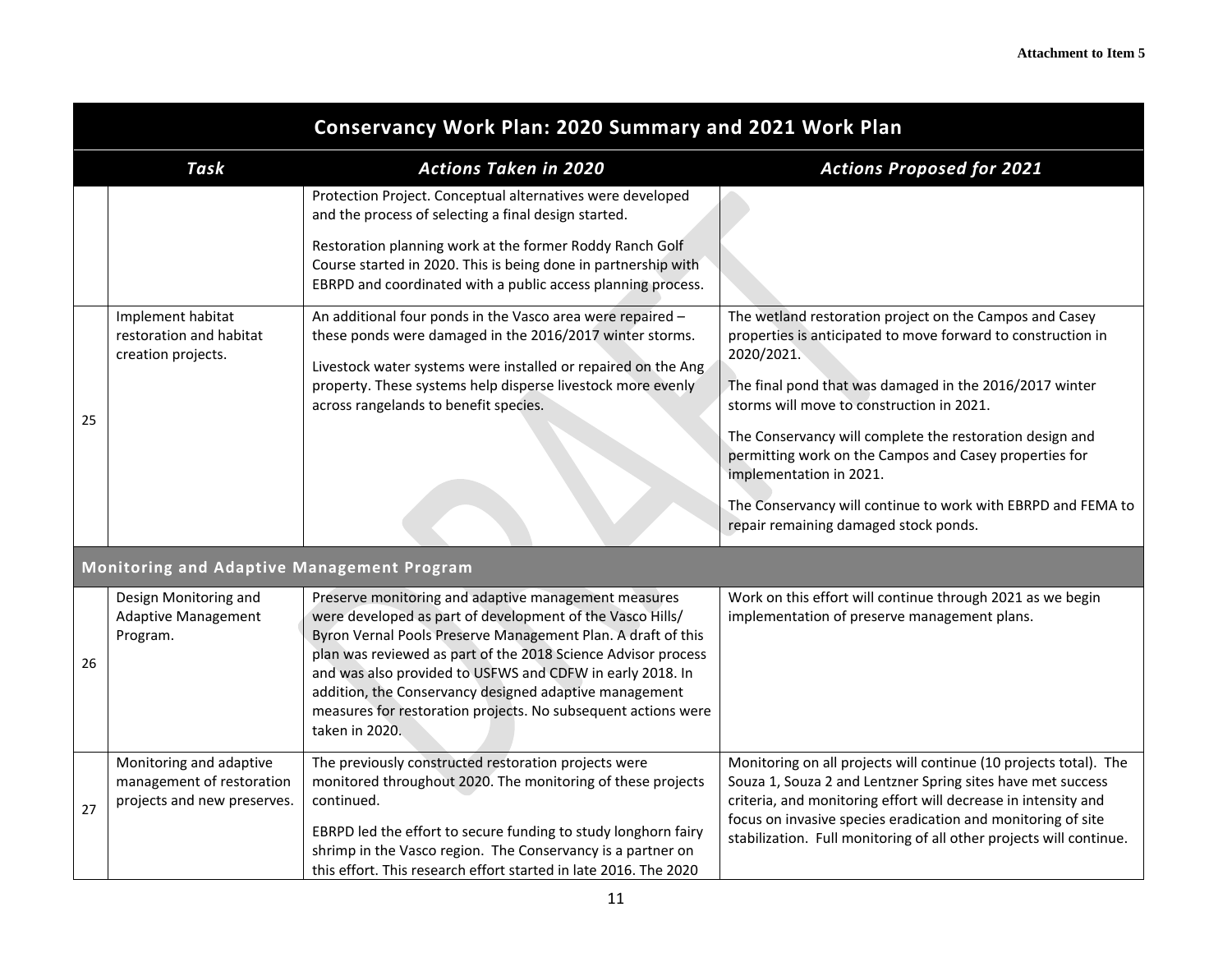| <b>Conservancy Work Plan: 2020 Summary and 2021 Work Plan</b> |                                                                                                                                                                                                                                                                                                                               |                                                                                                                                                                                                                                               |  |  |  |  |
|---------------------------------------------------------------|-------------------------------------------------------------------------------------------------------------------------------------------------------------------------------------------------------------------------------------------------------------------------------------------------------------------------------|-----------------------------------------------------------------------------------------------------------------------------------------------------------------------------------------------------------------------------------------------|--|--|--|--|
| Task                                                          | <b>Actions Taken in 2020</b>                                                                                                                                                                                                                                                                                                  | <b>Actions Proposed for 2021</b>                                                                                                                                                                                                              |  |  |  |  |
|                                                               | field season was delayed due to COVID work restrictions and a<br>low rain year.                                                                                                                                                                                                                                               | The EBRPD-led research effort to study longhorn fairy shrimp<br>will continue in 2021.                                                                                                                                                        |  |  |  |  |
|                                                               | The Conservancy will continue the Western burrowing owl<br>population study in the Vasco-Byron area in 2020.                                                                                                                                                                                                                  | The Conservancy will continue the Western burrowing owl<br>population study in the Vasco-Byron area in 2021.                                                                                                                                  |  |  |  |  |
|                                                               | Two projects are underway through the Conservancy's Science<br>and Research program: 1) Ecological Requirements and<br><b>Conservation Priorities for Golden Eagles</b><br>in Eastern Contra Costa County and 2) Chytrid study on<br>California tiger Salamander and California red-legged frog in<br>Los Vaqueros Watershed. | The research projects funded through the Conservancy Science<br>and Research Grant Program started work in 2017 and 2018 will<br>continue through 2020. Applications for new projects will be<br>evaluated in 2020 for work to begin in 2021. |  |  |  |  |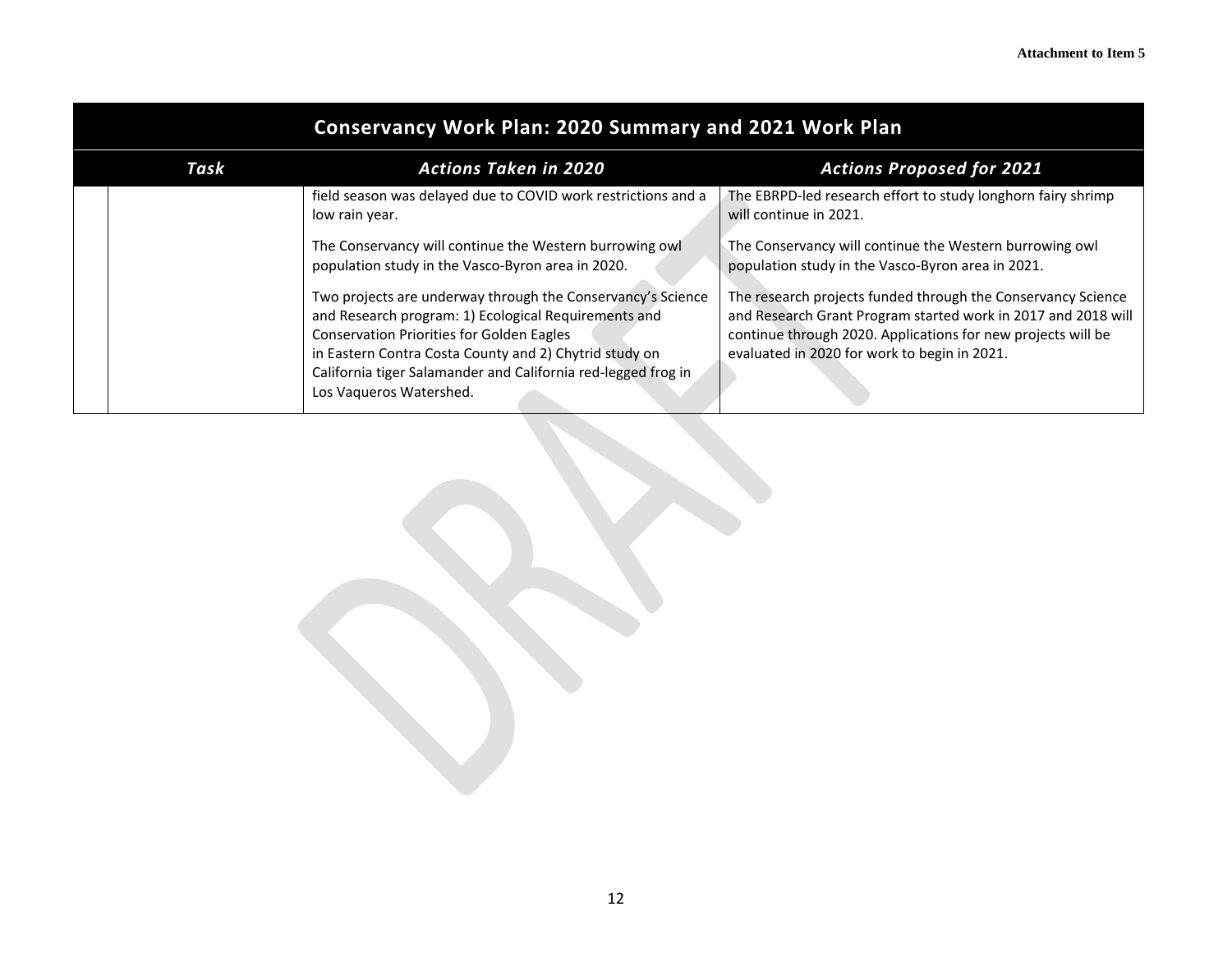### **EAST CONTRA COSTA COUNTY HABITAT CONSERVANCY**

|              | SUBJECT: 2020/2021 Public Advisory Committee (PAC)            |
|--------------|---------------------------------------------------------------|
| <b>FROM:</b> | Public Advisory Board and Conservancy Staff (Abigail Fateman) |
| TO:          | Governing Board                                               |
| DATE:        | December 11, 2020                                             |

#### **RECOMMENDATION**

**Consider the following actions related to the Conservancy's Public Advisory Committee:**

- **a) REVIEW the composition of the Conservancy's PAC, attendance of Committee Members, and provide recommendations; and**
- **b) ACCEPT update on the Public Advisory Committee's activities in 2020.**

#### **DISCUSSION**

#### **PAC Background and Role**

Pursuant to requirements in the East Contra Costa County Habitat Conservation Plan/Natural Community Conservation Plan ("**HCP/NCCP**" or "**Plan**"), the Governing Board initiated the Public Advisory Committee ("**PAC**") in February 2008 and established a quarterly meeting schedule. The PAC reports to the Governing Board and provides input to the Governing Board and Conservancy staff on many aspects of Plan implementation. The PAC is responsible for reviewing and commenting on the general implementation processes of the HCP/NCCP including the expenditures of funds for conservation activities, the general process for issuing take coverage to covered activities, the management of Preserve System lands, and adaptive management and the adherence to Plan commitments. The PAC is to operate by consensus, but when consensus cannot be reached, the various positions will be reported to the Governing Board.

The Board action establishing the PAC requires the composition of the PAC to be reviewed annually.

| <b>CONTINUED ON ATTACHMENT:</b><br>Yes<br><b>ACTION OF BOARD ON:</b><br>Dec. 11, 2020<br>OTHER:         | APPROVED AS RECOMMENDED:                                                                                                                                                                                                                                                                            |
|---------------------------------------------------------------------------------------------------------|-----------------------------------------------------------------------------------------------------------------------------------------------------------------------------------------------------------------------------------------------------------------------------------------------------|
| <b>VOTE OF BOARD MEMBERS</b><br><b>UNANIMOUS</b><br>AYES:<br>NOES:<br><b>ABSENT:</b><br><b>ABSTAIN:</b> | I HEREBY CERTIFY THAT THIS IS A TRUE AND CORRECT COPY OF AN<br>ACTION TAKEN AND ENTERED ON THE MEETING RECORD OF THE<br>CONSERVANCY GOVERNING BOARD ON THE DATE SHOWN.<br><b>ATTESTED</b><br>John Kopchik, SECRETARY OF THE EAST CONTRA COSTA COUNTY<br><b>HABITAT CONSERVANCY</b><br>BY:<br>DEPUTY |

Page 1 of 4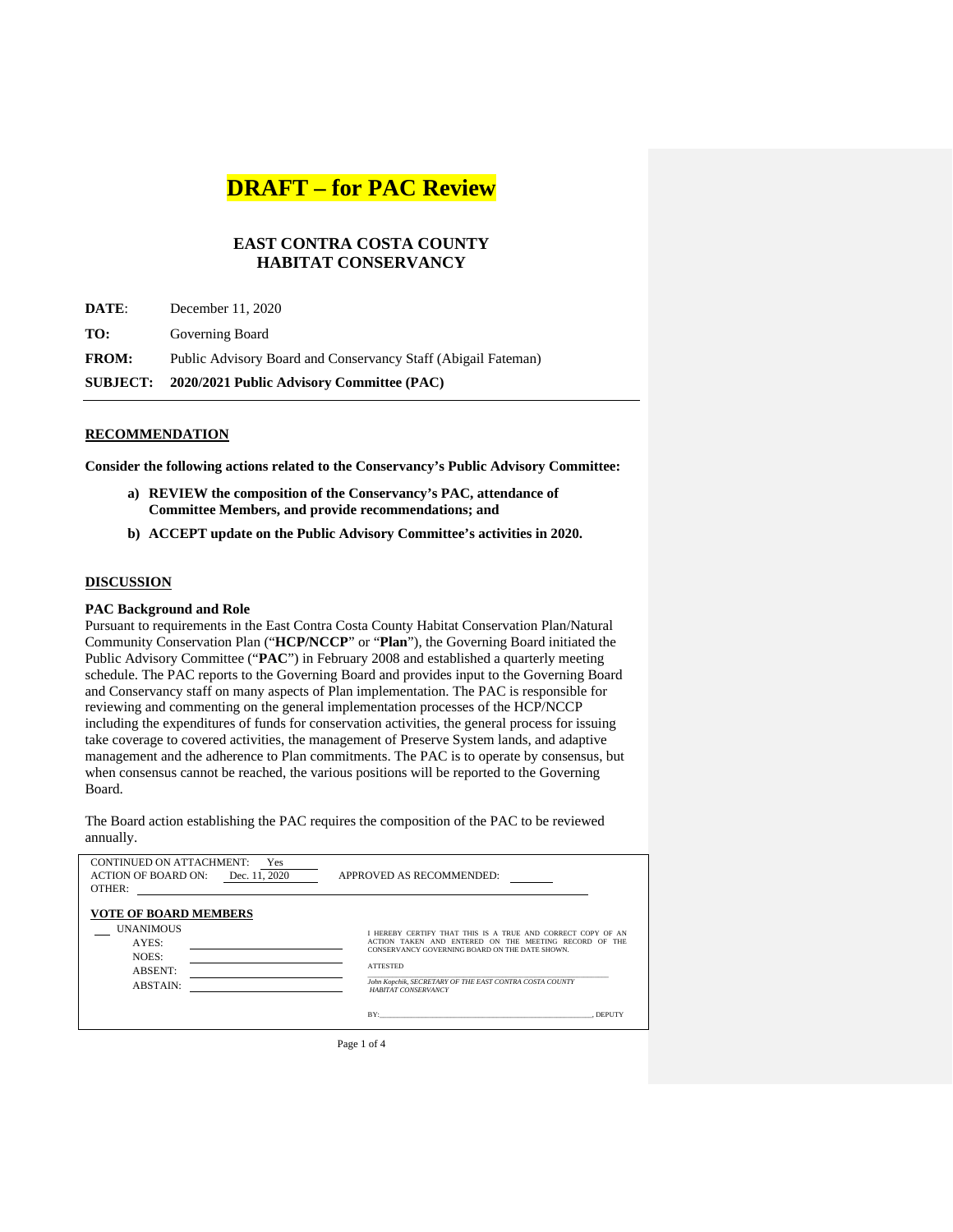#### **ITEM (a)**

**Review the composition requirements of the PAC, attendance of Committee Members, and provide recommendations.**

#### PAC Composition

The composition of the PAC is described in Chapter 8 of the Plan and includes three representatives from each of the four stakeholder groups listed below. The current composition of the PAC includes:

Private permit seekers, (e.g., private developers or their representatives)

- Discovery Builders
- East Bay Leadership Council
- Building Industry Association of the Bay Area

Conservation advocates, (e.g., established organizations that represent members in the inventory area)

- California Native Plant Society
- Friends of Marsh Creek Watershed
- Save Mount Diablo

Private landowners and/or agriculturalists, or their representatives

- Margaret Kruse (landowner representative)
- California Farmland Trust (previously the Brentwood Agricultural Trust)
- Contra Costa County Farm Bureau

People representing suburban and rural residents of the Plan area

- Mary Helen Nicolini (Resident of the City of Oakley)
- Sharon L. Osteen (Resident of the City of Clayton)
- Arnica McCarthy (Resident of the City of Pittsburg)

Staff members from interested public agencies and members of the public are welcome to attend and participate in committee meetings and discussions.

Four PAC member seats are set to expire in December 2020. The Governing Board, at their October 2018 meeting, regarding the renewal of terms, provided guidance to staff to invite those PAC members with expiring seats who have met the attendance requirements to continue for another term. Staff followed this guidance for 2018 and 2019. Following this guidance again, Conservancy staff communicated with those members who have terms expiring in December 2020 (Building Industry Association - Bay Area, Save Mount Diablo, California Farmland Trust and Arnica McCarthy) and they all indicated that they are interested in continuing to serve on the PAC. The new term expiration date for these seats is December 2024. This is reflected on the attached PAC Membership and Rotation Schedule.

#### PAC Member Attendance

At its meeting in December 2016, the Governing Board established an attendance policy and set terms for the seats on the PAC. The policy requires PAC members/member organizations to attend 3 of the 4 scheduled meetings annually. If a member/member organization misses two or more meetings, the Board will be notified, and at the next available Board meeting consider

Page 2 of 4

**Commented [AF1]:** Confirmed interested in continuing: BIA and SMD. Still waiting to hear from CFT and Arnica.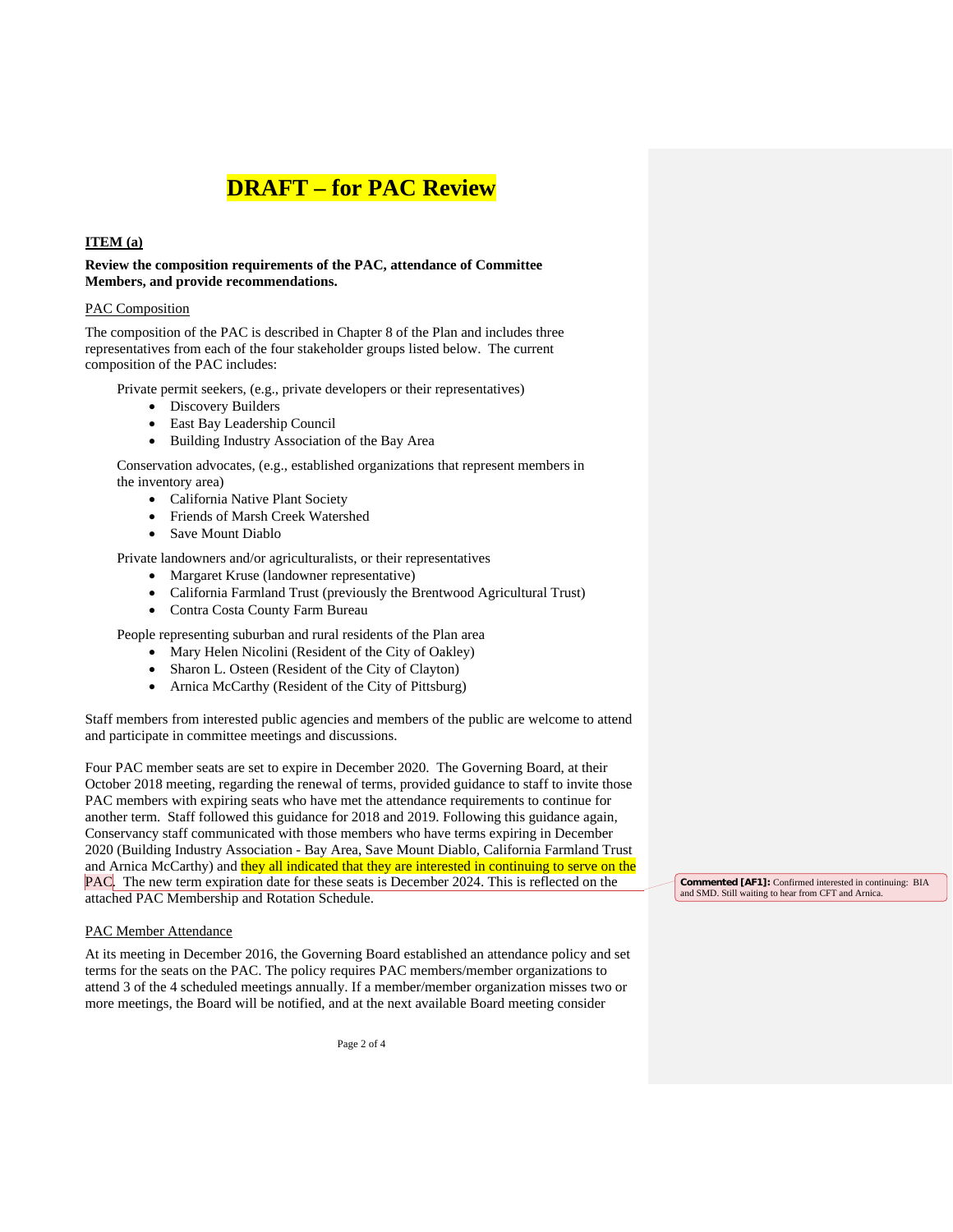opening the position for applications. This policy has provided clarity to staff and PAC members and has had the intended effect of increasing attendance, and thus the ability of the PAC to engage meaningfully on more Conservancy activities.

#### **2020 Attendance**

|                                                     |      |      |      |       | <b>Total</b><br><b>Meetings</b> |
|-----------------------------------------------------|------|------|------|-------|---------------------------------|
| <b>NAME/ORG</b>                                     | 2/13 | 5/14 | 8/13 | 11/20 | <b>Attended</b>                 |
| <b>Private Permit Seekers</b>                       |      |      |      |       |                                 |
| East Bay Leadership Council                         | 1    | 1    | 1    |       | 3                               |
| Discovery Builders                                  |      |      | O    |       |                                 |
| Building Industry Associations - Bay Area           | 1    | 1    | 1    |       | 3                               |
| <b>Conservation Advocates</b>                       |      |      |      |       |                                 |
| CA Native Plant Society – East Bay                  | 1    | 1    | 1    |       | 3                               |
| Friends of Marsh Creek Watershed                    |      |      | 0    |       |                                 |
| Save Mount Diablo                                   |      | 1    | 1    |       | 3                               |
| <b>Private Landowners and/or Agriculturalists</b>   |      |      |      |       |                                 |
| Margaret Kruse                                      | 1    | n    | 1    |       |                                 |
| California Farmland Trust                           |      |      |      |       |                                 |
| Contra Costa Farm Bureau                            |      | O    | 0    |       | 1                               |
| <b>Suburban or Rural Residents of the Plan Area</b> |      |      |      |       |                                 |
| Arnica MacCarthy                                    | 1    | 1    | 1    |       | 3                               |
| <b>Sharon Osteen</b>                                |      |      |      |       |                                 |
| Mary Helen Nicolini                                 |      |      | 1    |       |                                 |
| <b>Total Attendance at Each Meeting</b>             | 11   | 6    | 9    |       |                                 |

PAC meetings in 2020 have differed greatly from years past. Due to restrictions on in-person group gatherings due to COVID-19 safety measures, the PAC met once in person (February) and the remaining meeting were held by teleconference or video conference. Many PAC members do not usually use this technology and there have been challenges related to participation and attendance. **Due to several challenges encountered in 2020 (staff changes of PAC member agencies as well as adjustments to new technology needs), the PAC recommends waiving the attendance requirement for 2020.**

#### **PAC's 2020 Recommendations**

**The annual review of PAC representation was discussed during the PAC meeting on November 12, 2020. Given the new attendance policies adopted in late 2016 and implemented in 2017, and guidance provided by the Board, the PAC recommends to maintain the attendance policy and seat rotation as established by the Board, with an exception for 2020 attendance.**

Page 3 of 4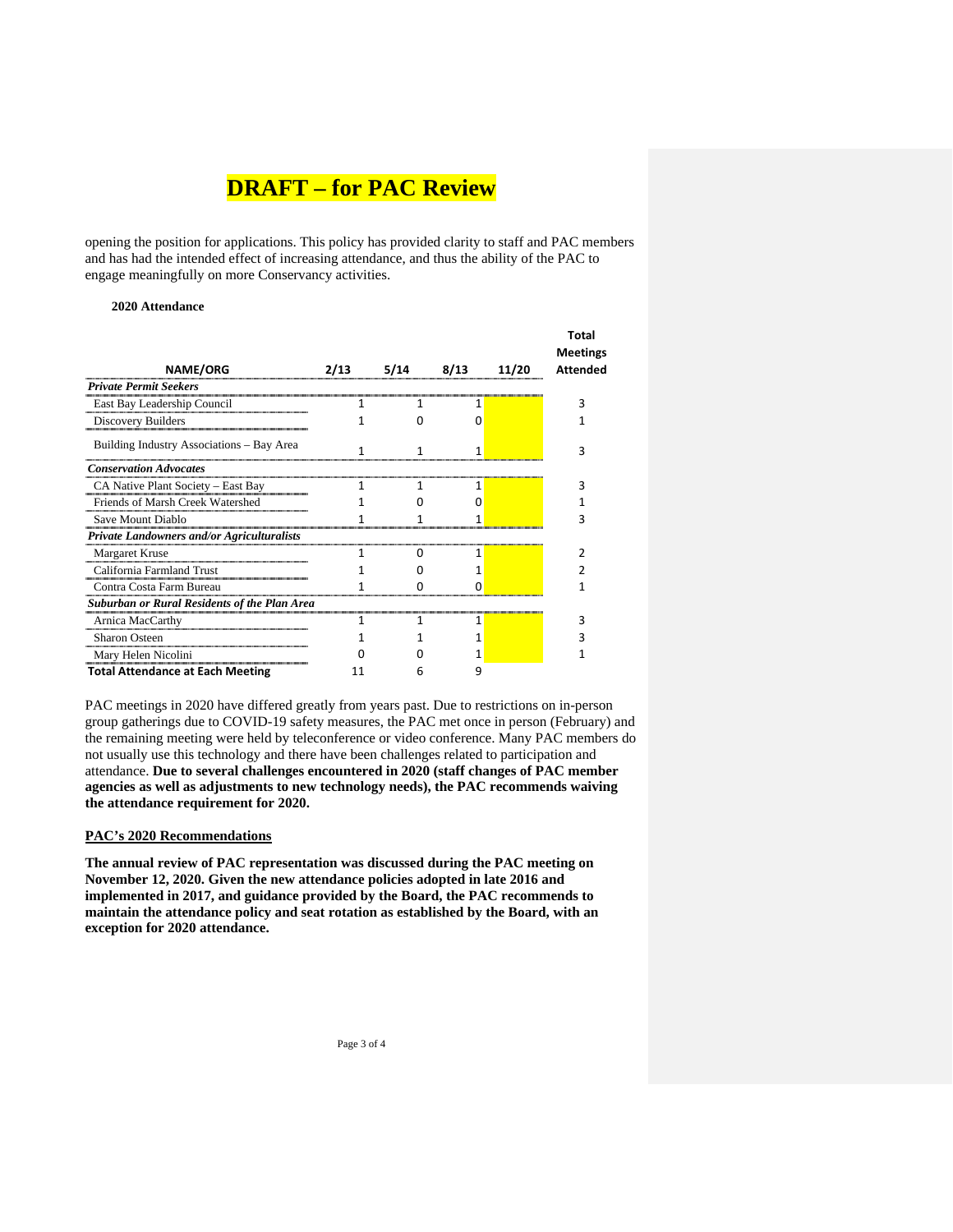#### **ITEM (b)**

#### **Update on Public Advisory Committee Activities in 2020**

The PAC has met quarterly since 2008 and has received presentations, discussed Conservancy issues, and developed policy positions on a range of items. Many items on PAC agendas are informational and/or are updates of issues discussed at Governing Board meetings. The PAC agendas are attached for reference and a summary of the items discussed is included below.

- Governing Board updates
- Conservancy restoration project updates
- Conservancy project permitting updates
- Acquisition updates
- Three Creeks Parkway Restoration Project
- Review of Neighboring Landowner Notification Letter
- Presentation: Dog Detections of Bat and Bird Fatalities at Wind Farms in the Altamont Pass Wind Resource Area, Shawn Smallwood.
- Conservancy Annual Reporting
- Work Plan review (annually)
- Review proposed industrial solar permitting policy (November 2020)
- Review of PAC membership and policies (annually)

#### **ATTACHMENT**

• PAC Membership and Rotation Schedule -  $\frac{12}{11/2020}$